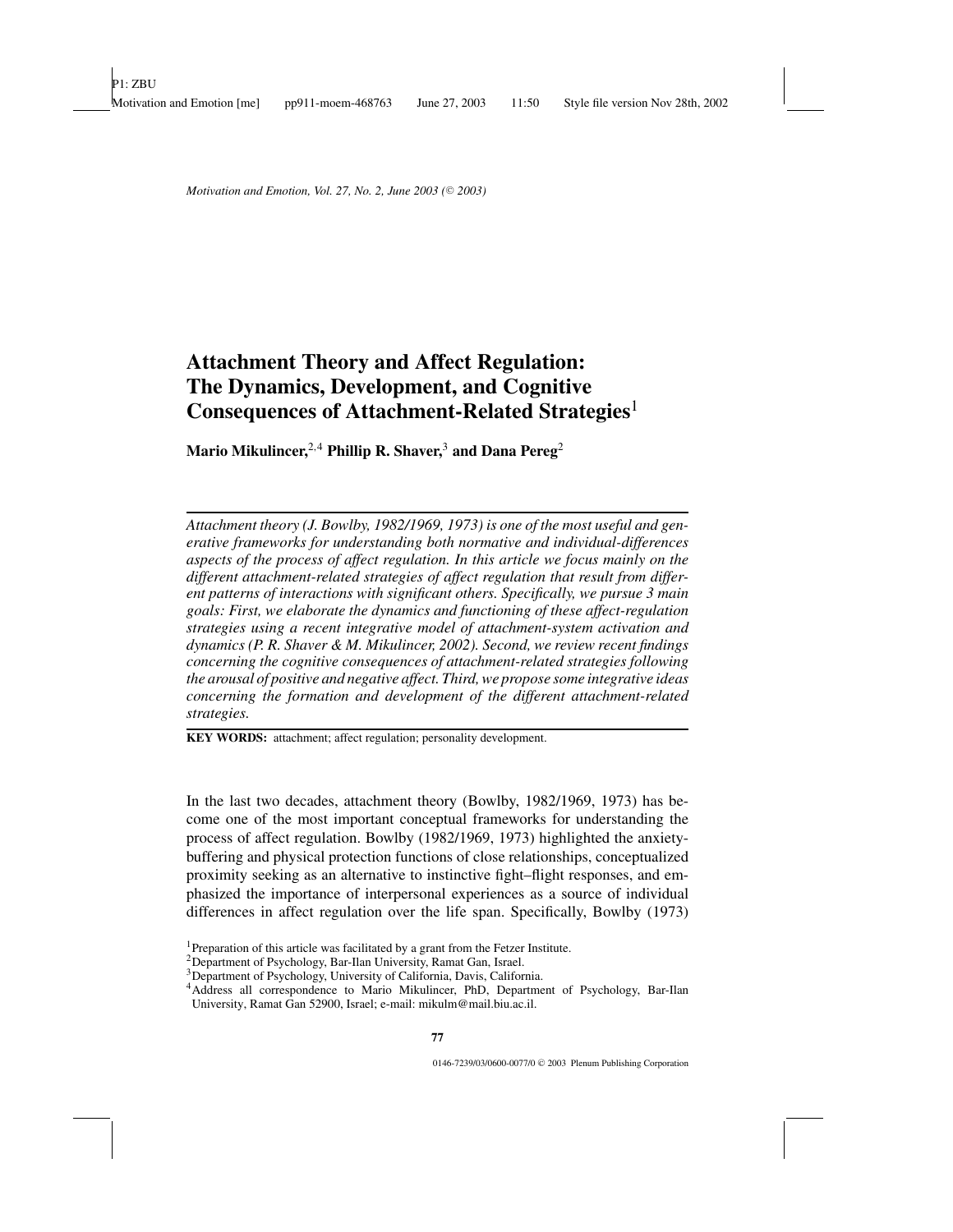delineated different attachment-related strategies of affect regulation which result from different patterns of interactions with significant others. In this article we focus on these attachment-related strategies and elaborate on a recent model (Shaver & Mikulincer, 2002) that explains the dynamics and functioning of these strategies. We also present recent findings concerning the cognitive consequences of these strategies and propose some integrative ideas concerning their formation and development.

## **ATTACHMENT THEORY AND AFFECT REGULATION: BASIC CONCEPTS**

In his classic trilogy, *Attachment and Loss*, Bowlby (1982/1969, 1973, 1980) developed an ethological theory concerning the regulatory functions and consequences of maintaining proximity to significant others. He argued that infants are born with a repertoire of behaviors (*attachment behaviors*) aimed at seeking and maintaining proximity to supportive others (*attachment figures*). In his view, proximity seeking is an inborn affect-regulation device (*primary attachment strategy*) designed to protect an individual from physical and psychological threats and to alleviate distress. Bowlby (1988) claimed that the successful accomplishment of these affect-regulation functions results in a sense of attachment security—a sense that the world is a safe place, that one can rely on protective others, and that one can therefore confidently explore the environment and engage effectively with other people.

According to Bowlby (1982/1969), proximity-seeking behaviors are parts of an adaptive behavioral system (*attachment behavioral system*). This system emerged over the course of evolution because it increased the likelihood of survival of human infants, who are born with immature capacities for locomotion, feeding, and defense. Because infants require a long period of care and protection, they are born with a repertoire of behaviors that maintain proximity to others who are able to help regulate distress. Although the attachment system is most critical during the early years of life, Bowlby (1988) assumed that it is active over the entire life span and is manifested in thoughts and behaviors related to support seeking.

Bowlby (1982/1969) also delineated the provisions a relationship partner should supply, or the functions this person should serve, if he or she is to become an attachment figure (see also Hazan & Shaver, 1994; Hazan & Zeifman, 1994). First, attachment figures are targets of *proximity maintenance*. Humans of all ages tend to seek and enjoy proximity to their attachment figures in times of need and to experience distress upon separation from these figures. Second, attachment figures provide a physical and emotional*safe haven*; they facilitate distress alleviation and are a source of support and comfort. Third, attachment figures provide a *secure base* from which people can explore and learn about the world and develop their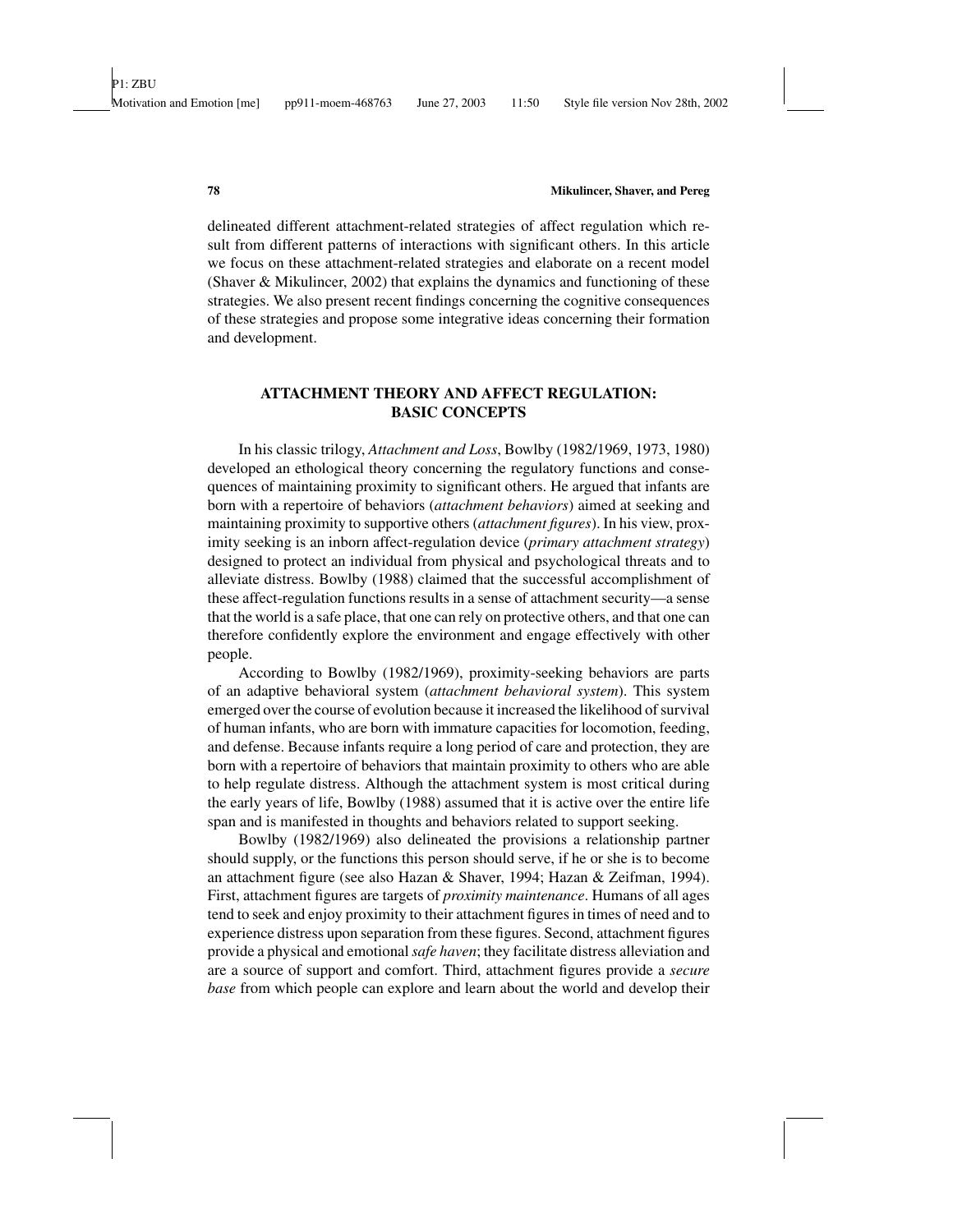own capacities and personality. By accomplishing these functions, a relationship partner becomes a source of attachment security.

Beyond describing universal aspects of the attachment system, Bowlby (1973) delineated individual differences in the functioning of the system. Interactions with significant others who are available in times of need, sensitive to one's attachment needs, and responsive to one's bids for proximity (*attachment-figure availability*) facilitate the optimal functioning of the system and promote the formation of a sense of attachment security. As a result, positive expectations about others' availability and positive views of the self as competent and valued are formed, and major affect-regulation strategies are organized around these positive beliefs. However, when significant others are unavailable or unresponsive to one's needs, proximity seeking fails to relieve distress, and a sense of attachment security is not attained. As a result, negative representations of self and others are formed (e.g., worries about others' good will and doubts about self-worth), and strategies of affect regulation other than proximity seeking are developed (*secondary attachment strategies*). In other words, attachment-figure availability is one of the major sources of variation in strategies of affect regulation.

Most empirical tests of these theoretical ideas have focused on a person's *attachment style*—the systematic pattern of relational expectations, emotions, and behavior that results from internalization of a particular history of attachment experiences and consequent reliance on a particular attachment-related strategy of affect regulation (Fraley & Shaver, 2000; Shaver & Mikulincer, 2002). Initially, research was based on Ainsworth, Blehar, Waters, and Wall's typology of attachment styles (Ainsworth, Blehar, Waters, & Wall, 1978) in infancy—secure, anxious, and avoidant—and Hazan and Shaver's conceptualization of parallel adult styles in the romantic relationship (adult pair-bonding) domain (Hazan & Shaver, 1987). However, subsequent studies (e.g., Bartholomew & Horowitz, 1991; Brennan, Clark, & Shaver, 1998) revealed that attachment styles are best conceptualized as regions in a two-dimensional space. The dimensions defining this space, *attachment anxiety* and *attachment avoidance*, can be measured with reliable and valid selfreport scales (Brennan et al., 1998) and are, in line with Bowlby's theory (Bowlby, 1982/1969), associated with relationship functioning and affect regulation (see Mikulincer & Shaver, 2003; Shaver & Clark, 1994; Shaver & Hazan, 1993, for reviews).

In this two-dimensional space, what was formerly called the "secure style" is a region where both anxiety and avoidance are low. This region is defined by a sense of attachment security, comfort with closeness and interdependence, and reliance on support seeking and other constructive means of coping with stress. What was called the "anxious style" refers to a region in which anxiety is high and avoidance is low. This region is defined by a lack of attachment security, a strong need for closeness, worries about relationships, and fear of being rejected. What was called the "avoidant style" refers to a region in which avoidance is high.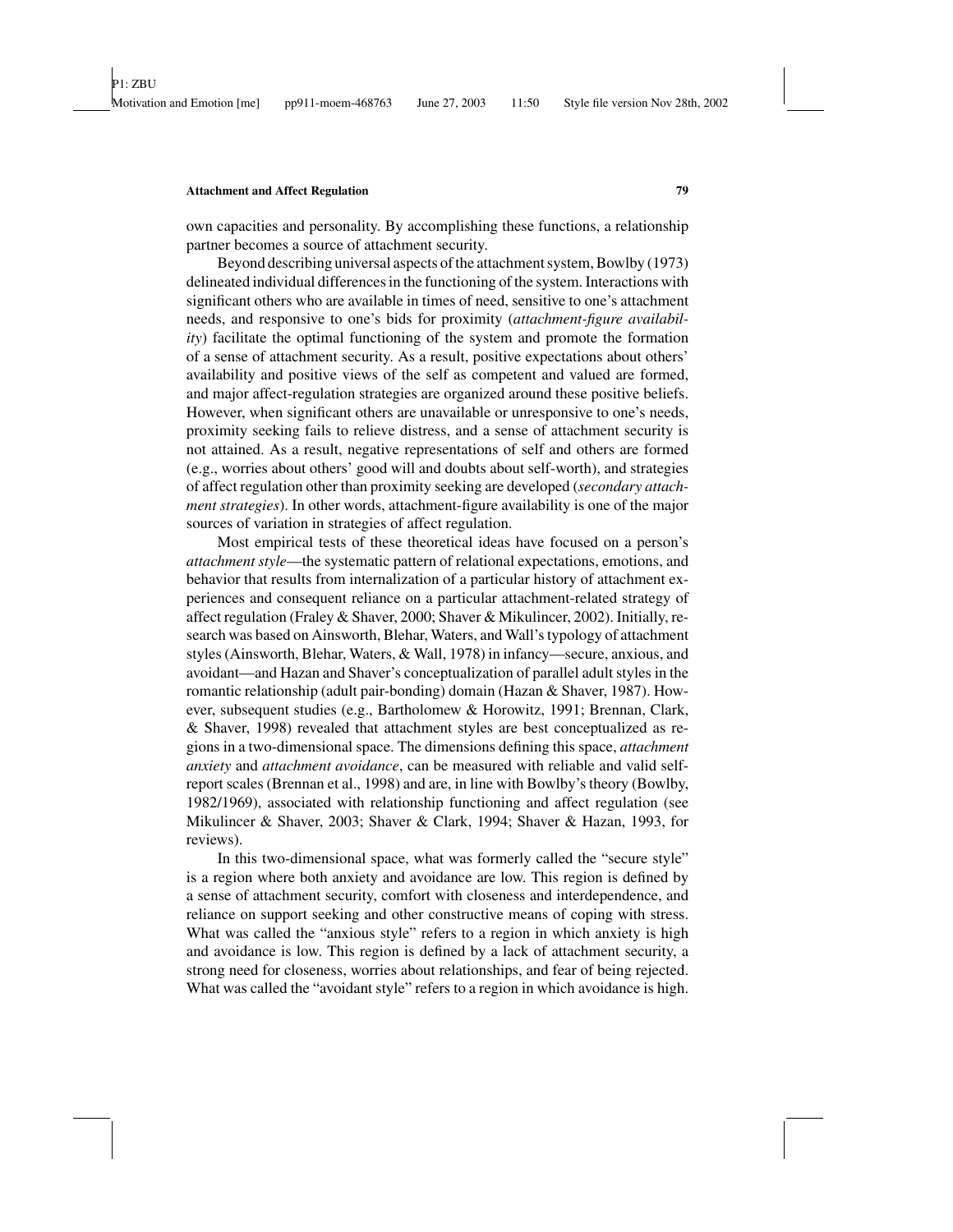This region is defined by a lack of attachment security, compulsive self-reliance, and preference for emotional distance from others. Both the anxious and avoidant styles are characterized by the failure of proximity seeking to relieve distress and the consequent adoption of secondary attachment strategies. In Ainsworth et al.'s original diagram of the two-dimensional space (Ainsworth et al., 1978), avoidant infants occupied mainly the region where avoidance was high and anxiety was low. In adult attachment research, Bartholomew and Horowitz (1991) drew a distinction between "dismissing avoidants" (who are high on avoidance and low on anxiety) and "fearful avoidants" (who are high on both avoidance and anxiety).

In summary, Bowlby (1982/1969, 1973) viewed proximity seeking as a primary inborn strategy for regulating affect. Moreover, he proposed that the interaction of the attachment system with a particular history of attachment experiences results in the development of other strategies of affect regulation. In the next section, we delineate the dynamics and functioning of the major attachment-related affect-regulation strategies.

## **THE DYNAMICS OF ATTACHMENT-RELATED STRATEGIES**

In attempting to characterize the affect-regulation strategies associated with the functioning of the attachment system, we rely on Shaver and Mikulincer's model of the activation and dynamics of the attachment system (Shaver & Mikulincer, 2002). This model integrates recent findings with the earlier theoretical proposals of Bowlby (1982/1969, 1973), Ainsworth (1991), and Cassidy and Kobak (1988), and Fraley and Shaver (2000).

The model (Fig. 1) includes three major components. The first involves monitoring and appraisal of threatening events; it is responsible for activation of the primary attachment strategy—proximity seeking. The second component involves monitoring and appraisal of the availability of external or internalized attachment figures; it is responsible for individual differences in the sense of attachment security and the development of what we call *security-based strategies*. The third component involves monitoring and appraisal of the viability of proximity seeking as a means of coping with attachment insecurity and distress. This component is responsible for individual differences in the development of specific secondary attachment strategies (*hyperactivating versus deactivating strategies*). The new model includes excitatory and inhibitory pathways that result from recurrent use of secondary attachment strategies; these pathways in turn affect the monitoring of threatening events and attachment figures' availability.

## **Attachment-System Activation and the Primary Attachment Strategy**

Shaver and Mikulincer (2002) assume that the monitoring of unfolding events results in activation of the attachment system when a potential or actual threat is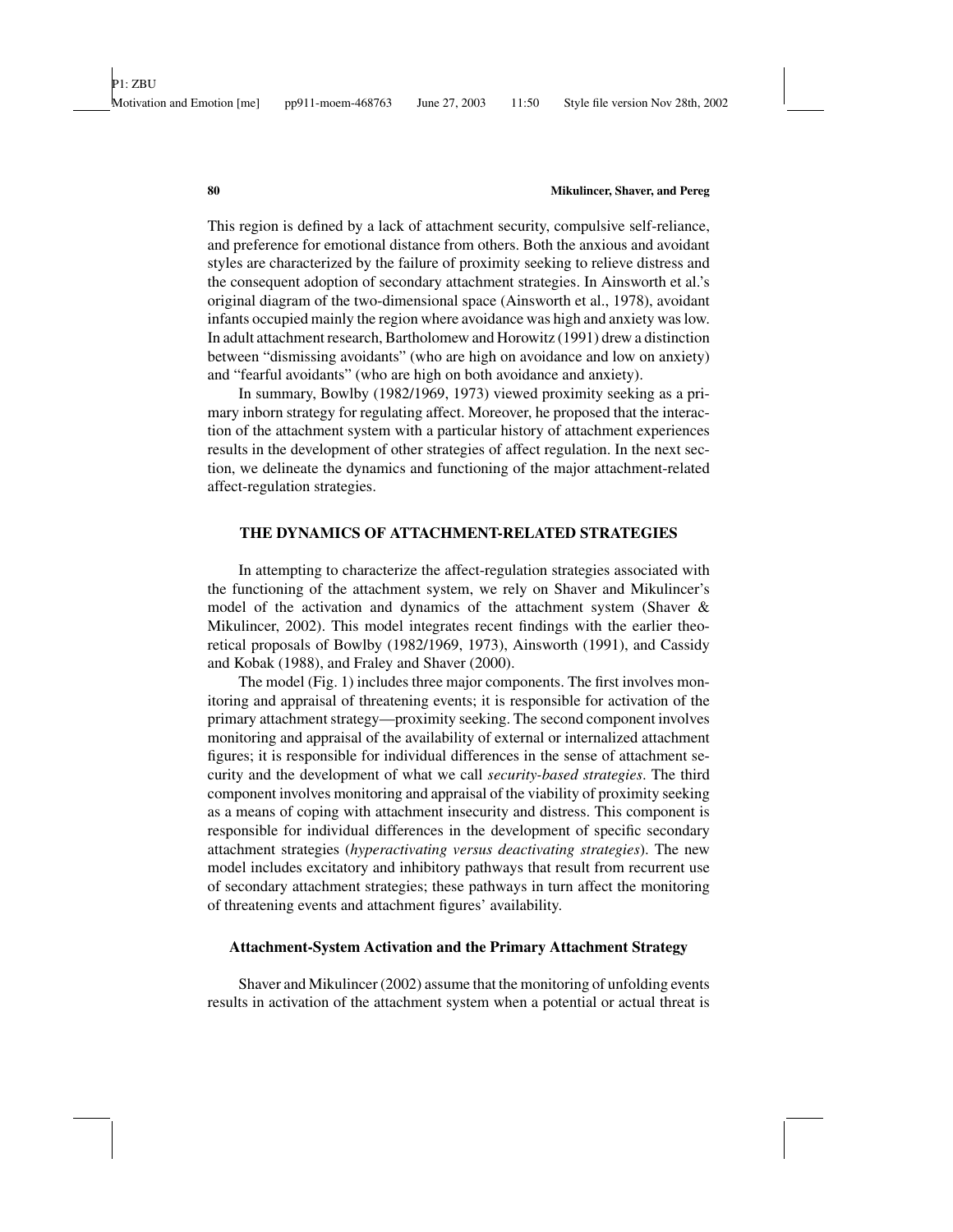

**Fig. 1.** An adaptation of Shaver and Mikulincer's integrative model of the activation and dynamics of the attachment system (Shaver & Mikulincer, 2002).

perceived. This idea follows Bowlby's statement that "A child seeks his attachmentfigure when he is tired, hungry, ill, or alarmed and also when he is uncertain of that figure's whereabouts" (Bowlby, 1982/1969, p. 307). That is, during encounters with physical or psychological threats, the attachment system is activated and the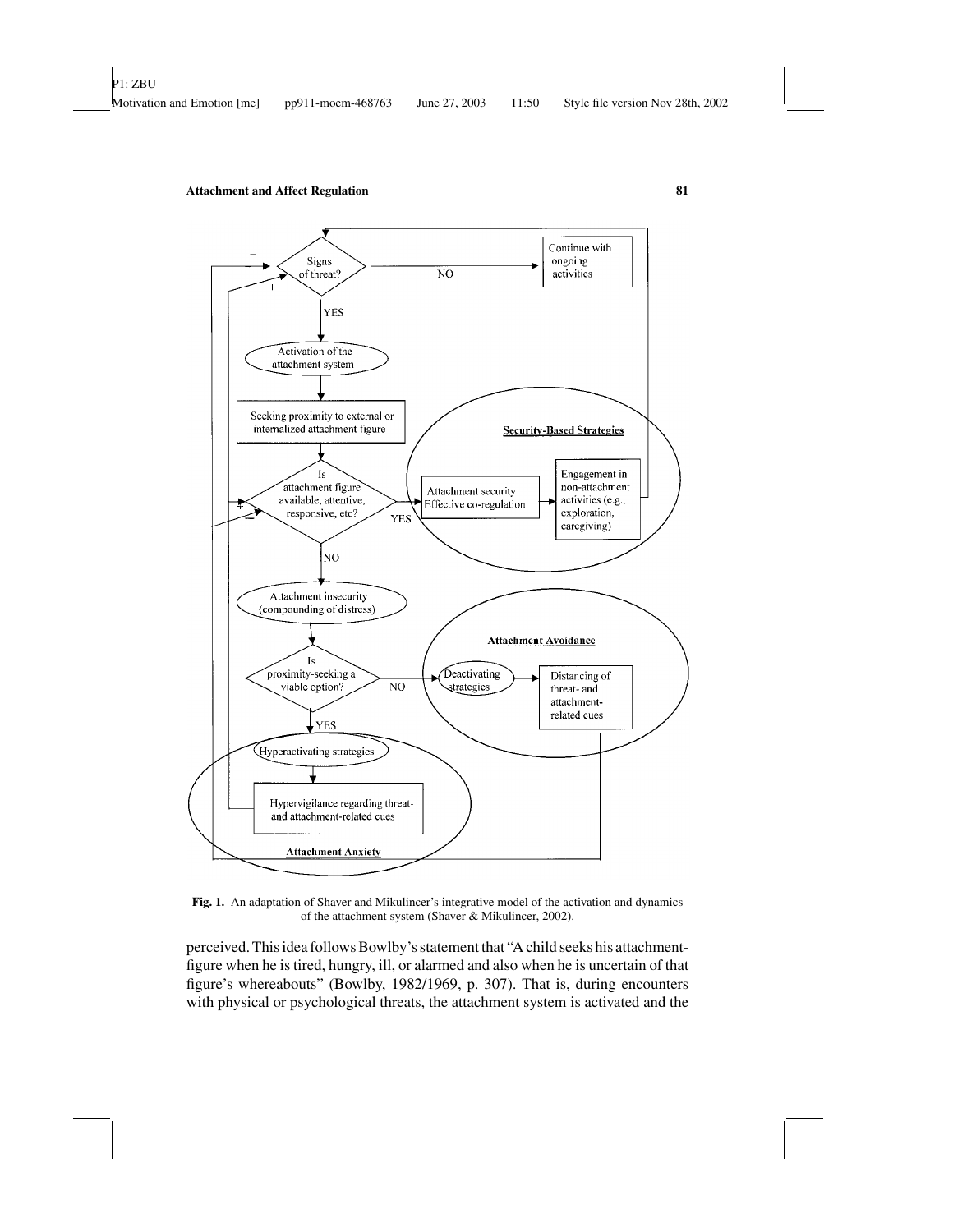primary attachment strategy is set in motion. This strategy leads people to turn to internalized representations of attachment figures or to actual supportive others, and to maintain symbolic or actual proximity to these figures. We assume that age and development result in an increased ability to gain comfort from symbolic representations of attachment figures, but like Bowlby (1982/1969, 1988) we also assume that no one of any age is completely free of reliance on others.

This first part of our model has received extensive empirical support. In times of need, infants show a clear preference for their caregiver, engage in proximityseeking behaviors, and are soothed by the caregiver's presence (e.g., Ainsworth, 1973, 1991; Heinicke & Westheimer, 1966). Conceptually parallel research with adults has shown that the departure of a relationship partner heightens the overt display of proximity-seeking behaviors (Fraley & Shaver, 1998) and that people are likely to affiliate with an available other while awaiting some noxious event (see Shaver & Klinnert, 1982, for a review) and to turn to others for assistance and support while, or immediately after, encountering stressful events (e.g., Kobak & Duemmler, 1994; Lazarus & Folkman, 1984).

Recent studies have also shown that thoughts related to proximity seeking as well as mental representations of internalized attachment figures tend to be activated even in minimally threatening situations. For example, Mikulincer, Birnbaum, Woddis, and Nachmias (2000) found that subliminal priming of a threat word (e.g., failure) led to heightened cognitive accessibility of attachment-related thoughts, indicated by faster identification of proximity-related words (e.g., love, closeness) in a lexical decision task. In a related set of studies, Mikulincer, Gillath, and Shaver (2002) found that this priming procedure heightened the accessibility of the names of a person's attachment figures, but not the names of other people, including some with whom they were closely involved.

### **Attachment-Figure Availability and Security-Based Strategies**

Once the attachment system is activated, an affirmative answer to the question, Is the attachment figure literally or symbolically available?, results in a sense of attachment security and in what we call *security-based strategies* of affect regulation. These strategies are aimed at alleviating distress and bolstering personal adjustment through constructive, flexible, and reality-attuned mechanisms. Moreover, they create what we, following Fredrickson (2001), call a "broaden and build" cycle of attachment security, which builds a person's resources for maintaining mental health in times of stress and broadens his or her perspectives and capacities. As a person gains experience and develops cognitively, more of the role of a security-enhancing attachment figure can be "internalized" and become part of personal strength and resilience. In adulthood, the question about literal attachment-figure availability becomes transformed into a question about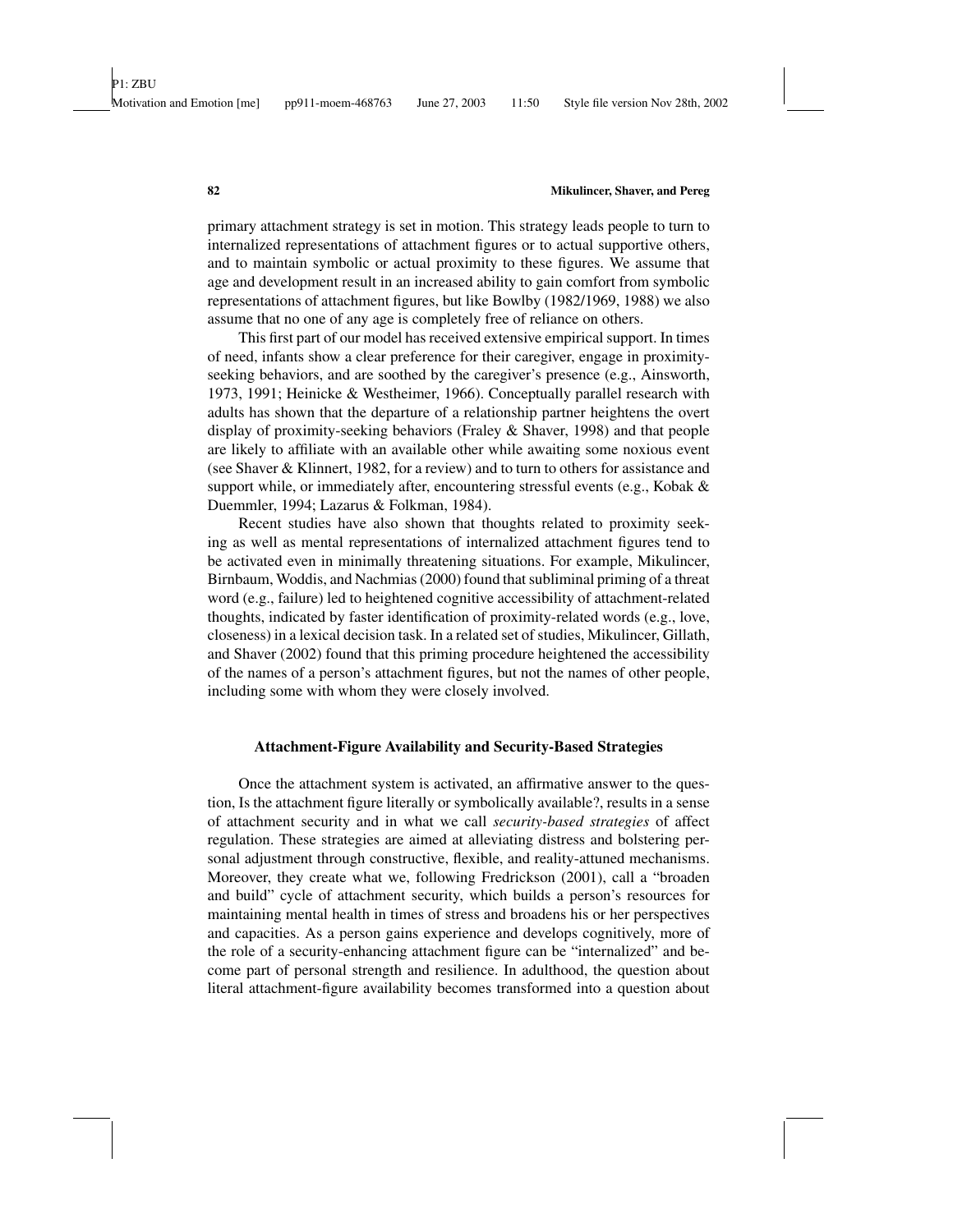the adequacy of internal as well as external attachment-related resources for coping with stress. In many cases, internal resources are likely to be sufficient, but when they are not, the person with a secure attachment history is willing and able to depend on actual attachment figures for support.

Security-based strategies consist of declarative and procedural knowledge about the self, others, and affect regulation. The declarative knowledge consists of optimistic beliefs about distress management, a sense of trust in others' goodwill, and a sense of self-efficacy in dealing with threats (Shaver & Hazan, 1993). These beliefs are the core components of the sense of attachment security and result from positive interactions with attachment figures. During these interactions, individuals learn that distress is manageable and external obstacles can be overcome. Moreover, they learn about others' good intentions and about the control one can exert over the course and outcome of threatening events.

The procedural knowledge involved in security-based strategies of affect regulation consists of a set of rules embodied in what Waters, Rodriguez, and Ridgeway (1998) called the "secure base script." This hypothetical script is organized around three main coping strategies: acknowledgment and display of distress, support seeking, and engagement in instrumental problem solving. The "emotion-focused coping" components of this script (Lazarus & Folkman, 1984)—acknowledging and expressing feelings and seeking emotional support—work in the service of down-regulating distress so that "problem-focused coping" components—seeking instrumental support and solving problems—can proceed successfully. Again, these tendencies seem to stem from recurrent confirmation that proximity seeking results in protection, support, and relief of distress. Relatively secure individuals have learned that acknowledgment and display of distress elicit supportive responses from others. They have also learned that their own actions are often able to reduce distress and remove obstacles, and that turning to others when threatened is an effective route to enhanced coping.

These tendencies are the ones that Epstein and Meier (1989) called constructive ways of coping—active attempts to remove the source of distress, manage the problematic situation, and restore emotional equanimity without creating negative socioemotional side effects. The building of these constructive capacities can also inhibit the activation of other maladaptive means of coping, including ruminative and passive emotion-focused strategies, withdrawal and escapist strategies, and primitive defense mechanisms that distort perceptions and generate interpersonal conflicts (see Mikulincer & Shaver, 2003, for a review).

Beyond building a person's resources, the sense of attachment security contributes to the broadening of perspectives, capacities, and skills. According to Bowlby (1982/1969), disruption of the sense of attachment security inhibits activation of other behavioral systems, such as exploration, affiliation, and caregiving. Insecure individuals, or anyone suffering from a moment or period of insecurity, are occupied or preoccupied with confronting the distress-eliciting situation and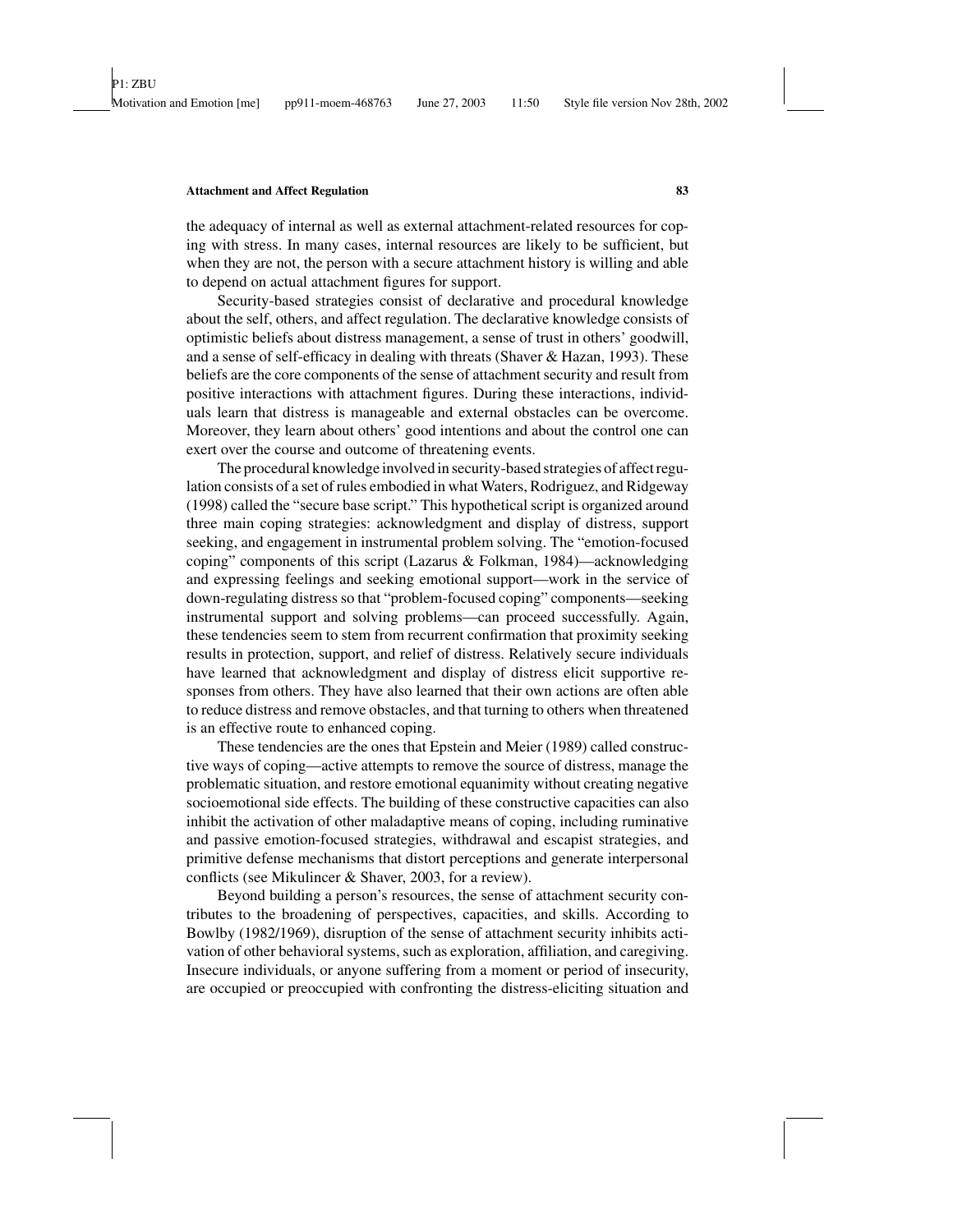thus have fewer resources available for exploring the environment, having fun with others, or attending to others' needs. Only when relief is attained and security is restored can people direct energy to activities that broaden their perspectives and skills. Moreover, with confidence that support is available when needed, people can take risks and engage in autonomy-promoting activities. In other words, security-based strategies facilitate the development of autonomy and individuality and promote self-actualization.

Security-based strategies are characteristic of people who score relatively low on both attachment anxiety and avoidance dimensions (securely attached people). Research has shown that low scores along the anxiety and avoidance dimensions are related to optimistic beliefs about distress management, positive views of the self and others, and maintenance of mental health and effective functioning in times of stress (e.g., Collins & Read, 1994; Mikulincer, 1995; Mikulincer & Florian, 1998). Low attachment anxiety and avoidance scores have also been related to acknowledgment and disclosure of emotions (Fuendeling, 1998), seeking support in times of need, reliance on constructive means of coping (see Mikulincer & Florian, 1998, for a review), exploration of new stimuli and environments, and revision of one's knowledge base following receipt of new evidence (e.g., Mikulincer, 1997; Mikulincer & Arad, 1999). Recent findings also indicate that people scoring low on attachment anxiety and avoidance are less hostile to out-group members and more empathic toward people in need (Mikulincer et al., 2001; Mikulincer & Shaver, 2001).

## **Proximity-Seeking Viability and Secondary Attachment Strategies**

Attachment-figure unavailability results in attachment insecurity, which compounds the distress anyone might experience when encountering a threat. Shaver and Mikulincer (2002) claimed that this state of insecurity forces a "decision" conscious and/or unconscious—about the viability of proximity seeking as a means of self-regulation, which in turn leads to activation of a specific secondary attachment strategy. The appraisal of proximity seeking as a viable option can result in very energetic, insistent attempts to attain proximity, support, and love. In the literature on attachment, these active, intense secondary strategies are called *hyperactivating strategies*(Cassidy & Kobak, 1988); they require constant vigilance, concern, and effort until an attachment figure is perceived to be available and a sense of security is attained. Hyperactivating strategies include a strong approach orientation toward relationship partners, attempts to elicit their involvement, care, and support through clinging and controlling responses, and cognitive and behavioral efforts aimed at minimizing distance from them (Shaver & Hazan, 1993). These efforts at closeness can be aimed at establishing not only physical contact but also perceived self-other similarity, intimacy, and "oneness" (Mikulincer & Shaver, 2003). These strategies are also indicated by overdependence on relationship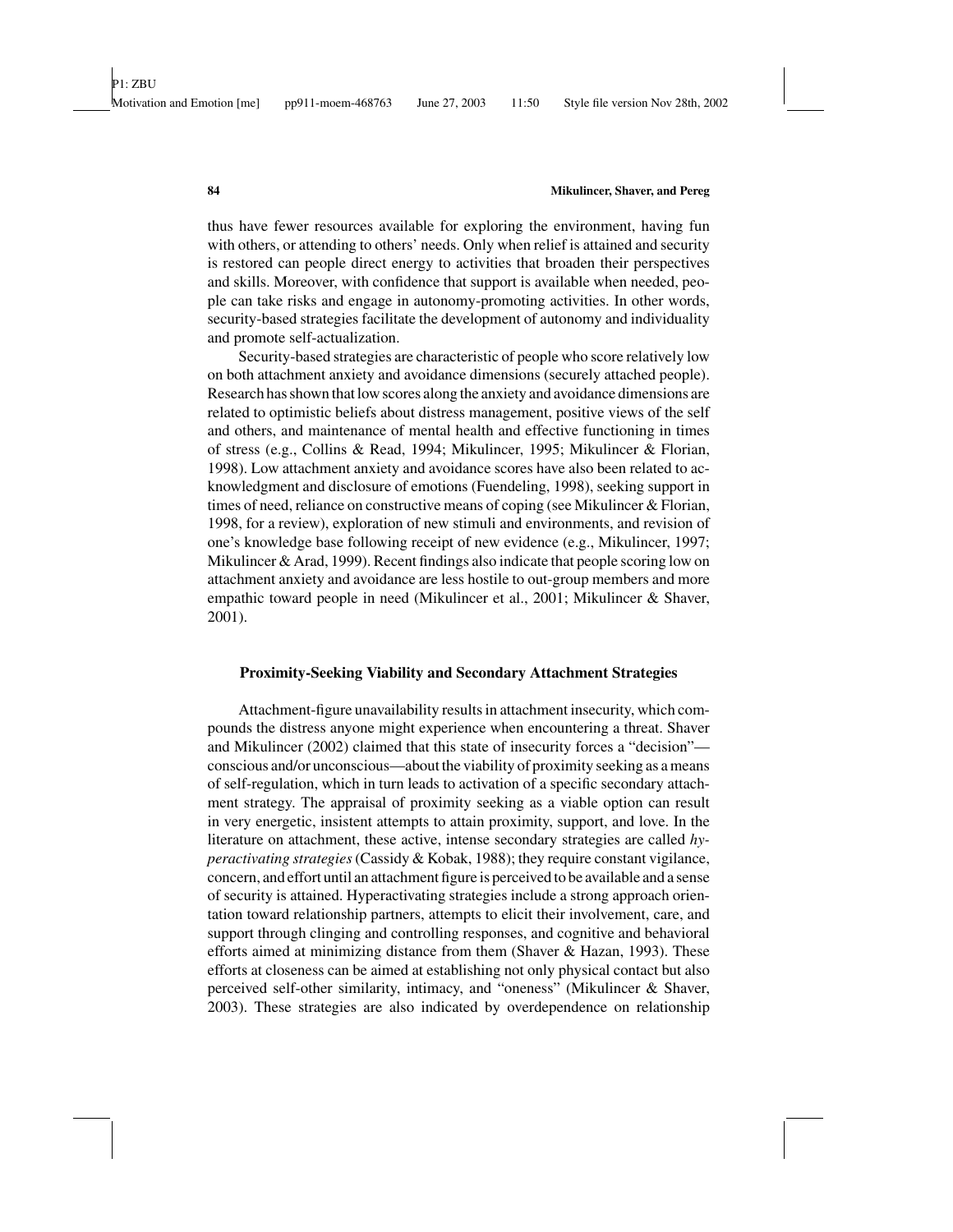partners as a source of protection (Shaver & Hazan, 1993) and perception of oneself as helpless and incompetent at affect regulation (Mikulincer & Florian, 1998).

According to Shaver and Mikulincer (2002), hyperactivating strategies involve excitatory pathways that increase the monitoring of threats to the self and of attachment-figure unavailability. These strategies result in a tendency to detect threats in nearly every transaction with the physical and social world and to exaggerate the potential negative consequences of these threats. They also intensify negative emotional responses to threatening events and heighten mental rumination on threat-related concerns, keeping them active in working memory. Since signs of attachment-figure unavailability and rejection are viewed as important threats, hyperactivating strategies foster anxious, hypervigilant attention to relationship partners and rapid detection of possible signs of disapproval, waning interest, or impending abandonment. Hyperactivating strategies produce a self-amplifying cycle of distress in which chronic attachment-system activation interferes with engagement in nonattachment-related activities and makes it likely that new sources of distress will mingle with old ones, thereby creating a chaotic and undifferentiated mental architecture.

Hyperactivating strategies are characteristic of people who score relatively high on the attachment anxiety dimension. Research shows that attachment anxiety is associated with exaggeration of the appraisal of threats, negative views of the self, and pessimistic, catastrophic beliefs about transactions with other people and the nonsocial world (e.g., Bartholomew & Horowitz, 1991; Mikulincer, 1995; Mikulincer & Florian, 1998). People who score high on attachment anxiety tend to react to stressful events with intense distress and to ruminate on threat-related worries (see Mikulincer & Florian, 1998, for a review). They also have ready access to painful memories and exhibit an automatic spread of negative emotion from one remembered incident to another (e.g., Mikulincer & Orbach, 1995). Moreover, their representations of attachment figures and attachment-related worries are activated even when there is no external threat (Mikulincer et al., 2000; Mikulincer, Gillath, & Shaver, 2002).

The appraisal of proximity seeking as a nonviable option can result in deactivation of proximity seeking, inhibition of the quest for support, and active attempts to handle distress alone. These secondary strategies of affect regulation are called *deactivating strategies* (Cassidy & Kobak, 1988), because their primary goal is to keep the attachment system deactivated so as to avoid frustration and further distress caused by attachment-figure unavailability. This goal leads to the denial of attachment needs; avoidance of closeness, intimacy, and dependence in close relationships; maximization of cognitive, emotional, and physical distance from others; and strivings for self-reliance and independence. With practice and experience, these deactivating strategies often broaden to include literal and symbolic distancing of oneself from distress whether it is directly attachment-related or not.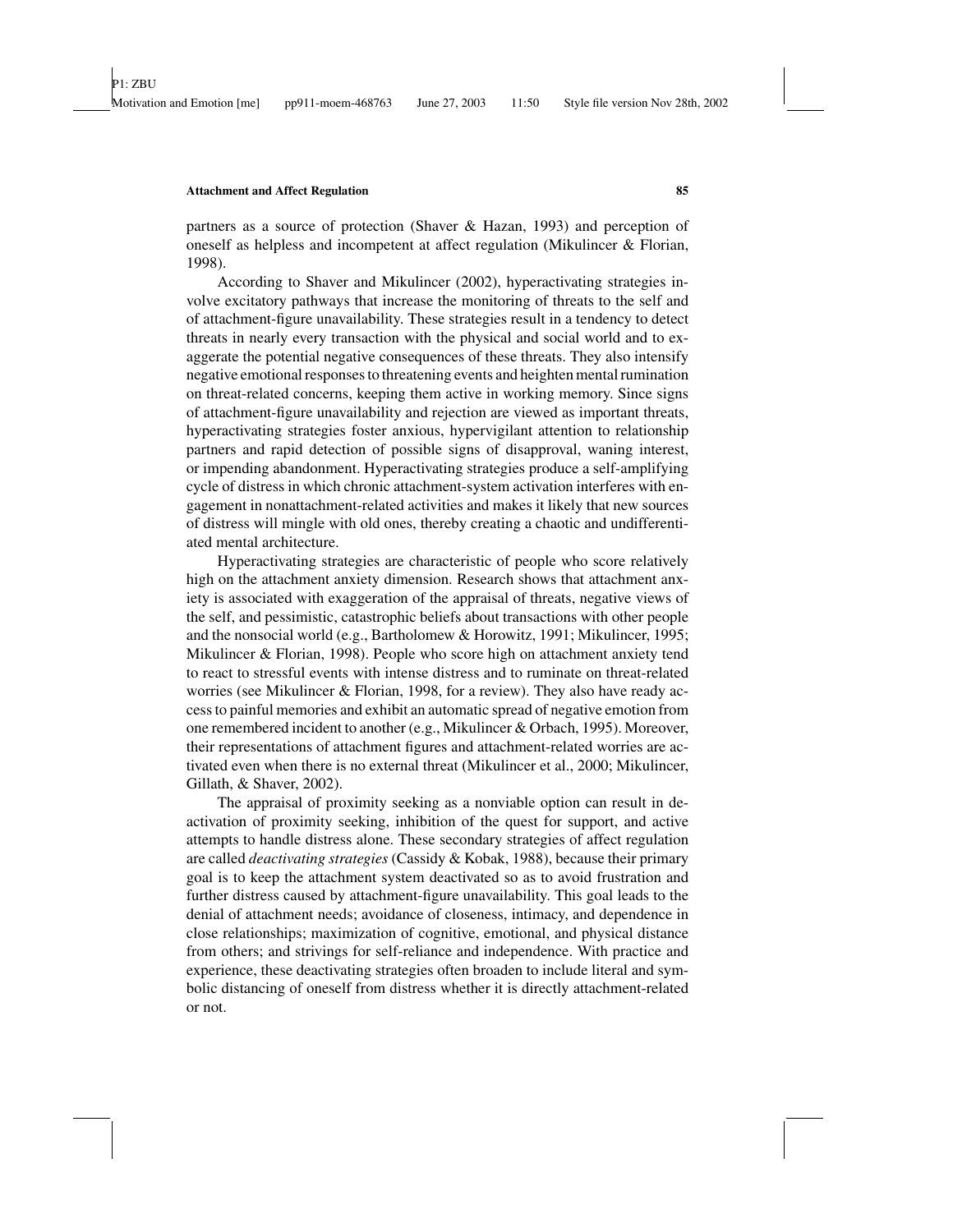According to Shaver and Mikulincer (2002), this distancing involves active inattention to threatening events and personal vulnerabilities as well as inhibition and suppression of thoughts and memories that evoke distress and feelings of vulnerability. Some of these coping strategies, such as motivated inattention, have been characterized as "preemptive" (Fraley, Garner, & Shaver, 2000), because they avoid or short-circuit the experiences of vulnerability and distress, whereas others, such as suppression and repression, are "postemptive," because they are aimed at minimizing perceived threats and vulnerabilities that have already been encoded. We view these temporally distinct strategies as similar to two lines of defense: A preemptive strike is preferred when its use is viable; the postemptive strategies are called upon if the preemptive approach fails or the defensive system is attacked from behind, so to speak—for example, when a memory is aroused by association and is experienced as threatening in a particular context. These strategies also foster disengagement from challenging activities and avoidance of new information, because challenges and novelty can all be sources of threat. Moreover, extreme self-reliance may encourage the denial of personal imperfections, because personal weaknesses suggest threats in one's only source of protection (Mikulincer, 1995).

Deactivating strategies are characteristic of people scoring relatively high on the attachment avoidance dimension. Research shows that attachment avoidance is associated with low levels of intimacy and emotional involvement in close relationships, suppression of painful thoughts, repression of negative memories, lack of cognitive accessibility to negative self-representations, projection of negative self-traits onto others, failure to acknowledge negative emotions, and denial of basic fears (e.g., Dozier & Kobak, 1992; Fraley & Shaver, 1997; Mikulincer, 1995; Mikulincer, Florian, & Tolmacz, 1990; Mikulincer & Horesh, 1999; Mikulincer & Orbach, 1995). Recent findings indicate that high scores on attachment avoidance are associated with lack of mental access to attachmentrelated worries (Mikulincer et al., 2000) and deactivation of representations of attachment figures following reminders of separation (Mikulincer, Gillath, & Shaver, 2002).

In summary, each attachment-related strategy has a specific regulatory goal, and cognitive and affective processes are shaped to facilitate goal attainment. Whereas the goals of security-based strategies are to alleviate distress, build a person's resources, and broaden his or her perspectives, the goals of secondary attachment strategies are to manage attachment-system activation and reduce or eliminate the pain caused by frustrated proximity-seeking attempts. For secondary strategies, distress-regulation stops being the main regulatory goal and instead hyperactivation or deactivation of the attachment system becomes the goal. Hyperactivating strategies keep the attachment system chronically activated, constantly on the alert for threats, separations, and betrayals; deactivating strategies keep the attachment system in check, with serious consequences for cognitive and emotional openness.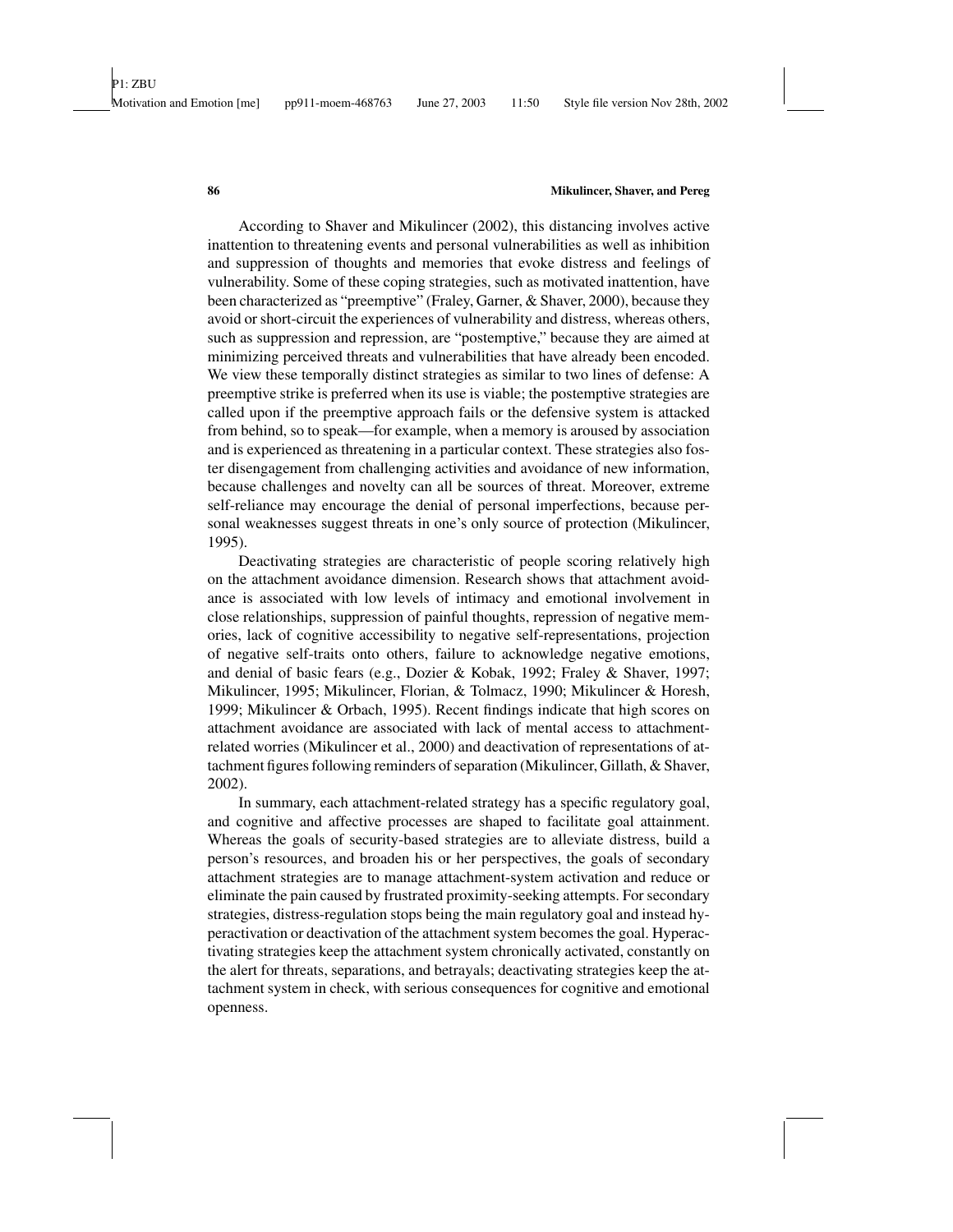## **ATTACHMENT-RELATED STRATEGIES AND THE AFFECT-COGNITION LINK**

Having outlined the dynamics of attachment-related strategies, we wish now to provide a concrete illustration of the regulatory action of these strategies. We have chosen to focus on the affect-cognition link—in particular, the cognitive consequences of arousal of negative and positive emotions—and review recent findings concerning the role played by attachment-related strategies in moderating this link. If these strategies are essentially affect-regulation devices, they should be set in motion by the arousal of affective states and should shape the cognitions that result from regulation of these states.

## **Cognitive Consequences of Negative Affect**

There is extensive evidence that negative affect can influence cognitions in different ways. Whereas several studies have documented a mood-congruent pattern of cognitions—that is, more negative cognitions under emotionally negative than neutral conditions, other studies have revealed a mood-incongruent pattern (see Forgas, 1995, for a review). In two recent studies, Pereg (2001) hypothesized that attachment-related strategies would participate in the regulation of negative affect, and then shape the pattern of cognitive responses to this affect. She hypothesized that these cognitive responses would be molded in line with the main goals of each attachment-related strategy.

In both studies, participants who had previously completed a self-report scale tapping attachment anxiety and avoidance were randomly assigned to a negative affect condition (reading an article about a car accident) or a neutral affect condition (reading about how to construct something using a hobby kit). Following this affect induction, incidental recall or causal attributions were assessed. In the first study, all of the participants read a booklet with positive and negative headlines, and then, without prior warning, were asked to recall as many of the headlines as possible. In the second study, participants were asked to list the causes of a hypothetical negative relationship event ("your partner disclosed something you asked him to keep secret").

Pereg (2001) predicted that persons differing in attachment style would differ in their cognitive reactions to induced negative affect. Specifically, persons scoring relatively low on both attachment anxiety and avoidance were expected to show a mood-incongruent pattern of cognitions—less negative memories and attributions following negative than neutral affect. In contrast, persons scoring relatively high on attachment anxiety were expected to show a mood-congruent pattern of cognitions—more negative memories and attributions following negative than neutral affect. Pereg (2001) also predicted that people who scored high on attachment avoidance would not exhibit a significant difference between their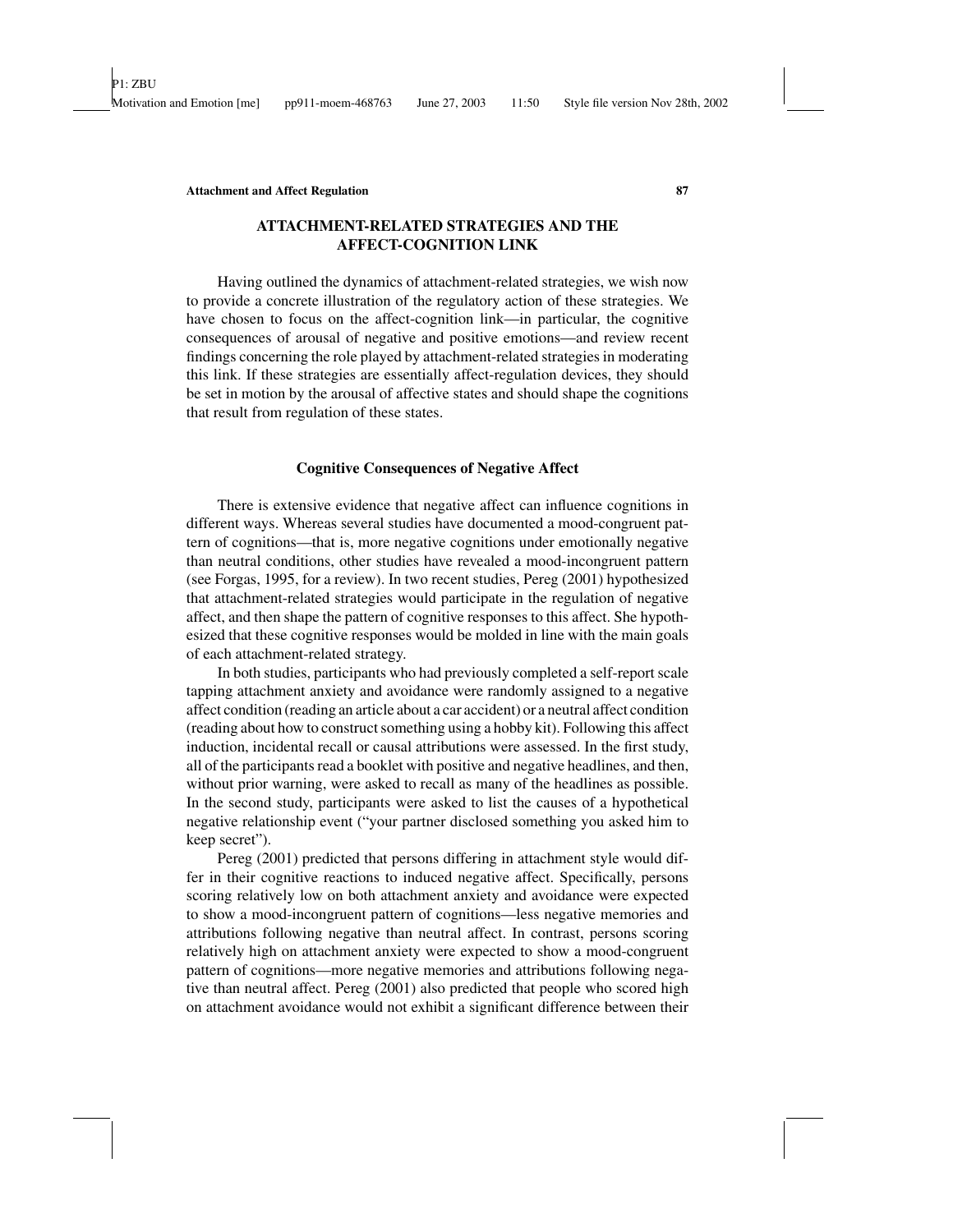patterns of memories and attributions in negative as compared with neutral affect conditions. The findings were in line with predictions, indicating that attachment style moderates the link between negative affect and cognitions.

The induction of negative affect, as compared with a neutral condition, led participants who scored relatively low on both attachment anxiety and avoidance to recall more positive headlines and fewer negative headlines and to attribute a negative event to less global and stables causes. This mood-incongruent pattern of cognition seems to be a direct reflection of the "building" feature of security-based strategies. These constructive strategies are likely to inhibit the spread of negative affect throughout working memory and to activate competing positive cognitions (positive headlines, attributions that maintain a positive view of the partner). These cognitions work against the pervasive effects of negative affect and contribute to attainment of the main goal of security-based strategies—distress alleviation.

In contrast, induced negative affect, as compared with a neutral condition, led participants who scored relatively high on attachment anxiety to recall fewer positive headlines and more negative headlines and to attribute a negative relationship event to more global and stables causes. This mood-congruent pattern of cognitions seems to reflect the underlying action of hyperactivating strategies. These strategies, which heighten attentional focus on negative emotions and mental rumination on negative thoughts, favor the spread of negative affect throughout working memory and facilitate the processing of congruent negative cognitions (negative headlines, attributions that elicit doubts about a partner's good will). These negative cognitions can exacerbate negative mood, negative views of a relationship partner, and fears of rejection and abandonment, and thus contribute to continued activation of the attachment system.

Importantly, the findings indicated that hyperactivating strategies ended up negatively biasing attributions about a relationship partner even when the partner was not the source of the negative affect. That is, negative cognitions about a partner can be triggered not only when a partner behaves in a relationship-threatening manner but also when negative affect is elicited by other relationship-irrelevant sources. As a result, hyperactivating strategies can heighten negative views of a partner even when the partner's behavior does not signal rejection or abandonment. This finding is important for attachment research, because many studies of attachment and emotion regulation focus specifically on negative emotions that are triggered by attachment-related issues, such as fear of abandonment, which leaves the global emotion-regulatory functions of the attachment system unexplored.

The findings also indicated that the recall and causal attribution patterns of people who scored relatively high on attachment avoidance were not significantly affected by induced negative affect. It seems that deactivating strategies weaken the links between negative affect and cognitions. Deactivating strategies, which inhibit the experience of aversive emotional states and exclude these states from awareness, seem to block acknowledgment of negative experience and prevent the use of inner-state information in cognitive processing. This process causes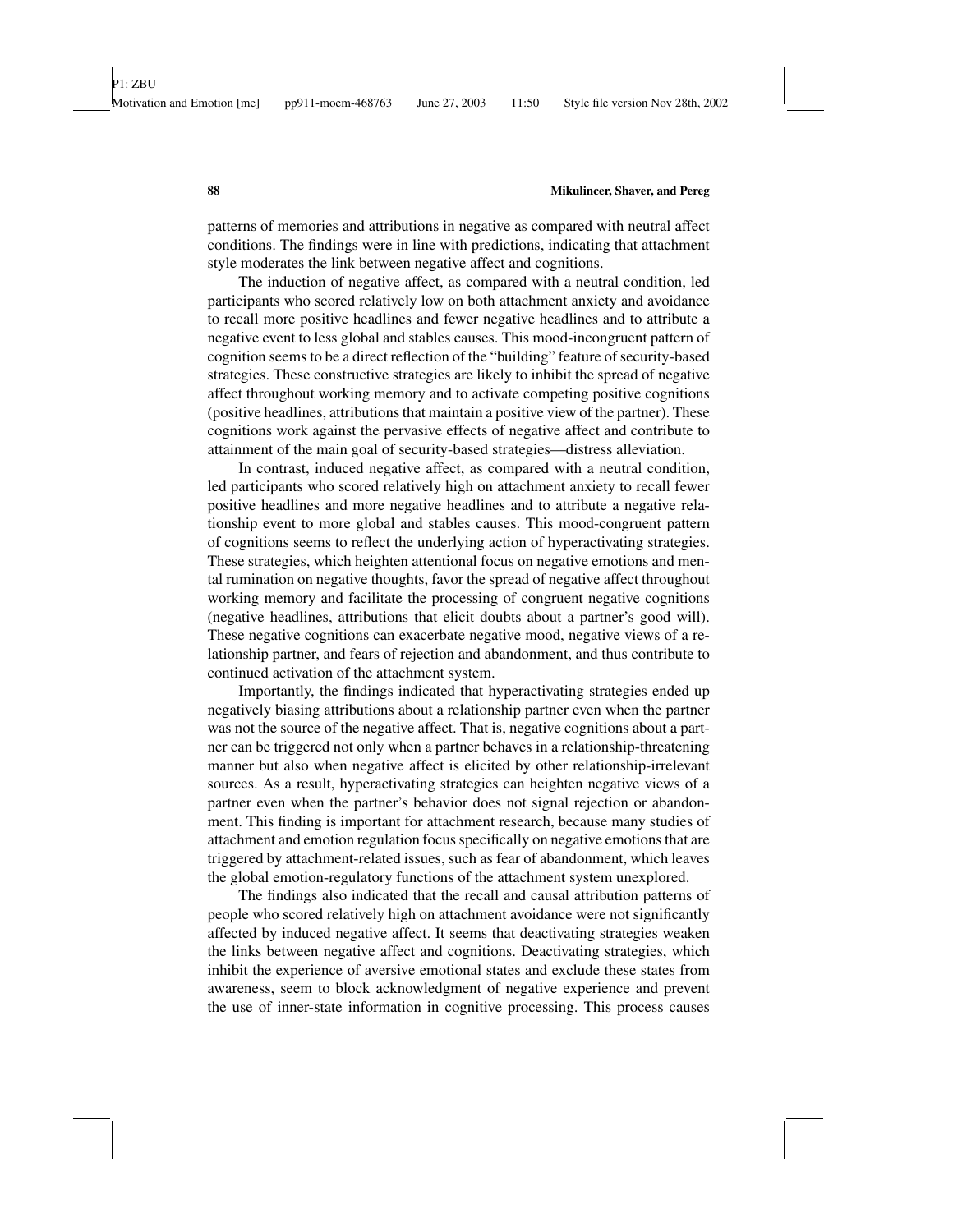negative affect to lose its power to influence cognitions, thereby serving the goal attachment-system deactivation.

## **Cognitive Consequences of Positive Affect**

A plethora of social psychological studies indicate that induced positive affect influences information processing (Isen, 1987). Specifically, positive affect influences people to make more unusual associations between cognitions and to use broader mental categories (Isen, 1987). For example, Isen and Daubman (1984) reported that induced positive affect, as compared with control conditions, improved creative problem-solving performance (Isen, Daubman, & Nowicki, 1987) and led people to sort items into more inclusive categories.

In a recent series of studies, Mikulincer and Sheffi (2000) hypothesized that, although attachment-related strategies were originally developed to regulate distress, they can also shape a person's cognitive responses to positive affect. On the one hand, the "broadening" feature of security-based strategies can facilitate engagement in playful exploration and enjoyment of cognitive activities when no threat is present. On the other hand, the chronic focus on threat-related cognitions created by hyperactivating strategies as well as the aversion to novel and uncertain information resulting from deactivating strategies can prevent relaxed and creative exploration even when there are external signals that the environment is safe and all is going well.

In three separate studies, Mikulincer and Sheffi (2000) exposed participants to positive or neutral affect inductions and assessed breadth of mental categorization and ability to solve problems creatively. The beneficial effects of positive affect induction on creative problem solving and category breadth were observed only among people who scored relatively low on attachment anxiety and avoidance. These secure individuals reacted to positive affect by adopting more liberal and inclusive criteria when categorizing semantic stimuli and by performing better on a creative problem-solving task. For individuals who scored relatively high on attachment avoidance, no significant difference was found between positive and neutral affect conditions. For individuals who scored relatively high on attachment anxiety, a reverse effect was found which resembled the typical effects of *negative* affect induction: Anxious individuals reacted to a positive affect induction with impaired creativity and a narrowing of mental categories.

According to Schwartz and Bohner (1996), the induction of positive affect signals that "all is going well" and that one can explore unusual stimuli and associations in a relaxed and playful manner. In our view, the sense of attachment security facilitates the appraisal of this signal as a relevant input for cognitive processing, because it promotes openness to affective cues (Fuendeling, 1998). Furthermore, this inner sense facilitates creative exploration and the consequent broadening of one's perspectives, because it heightens confidence that one can deal effectively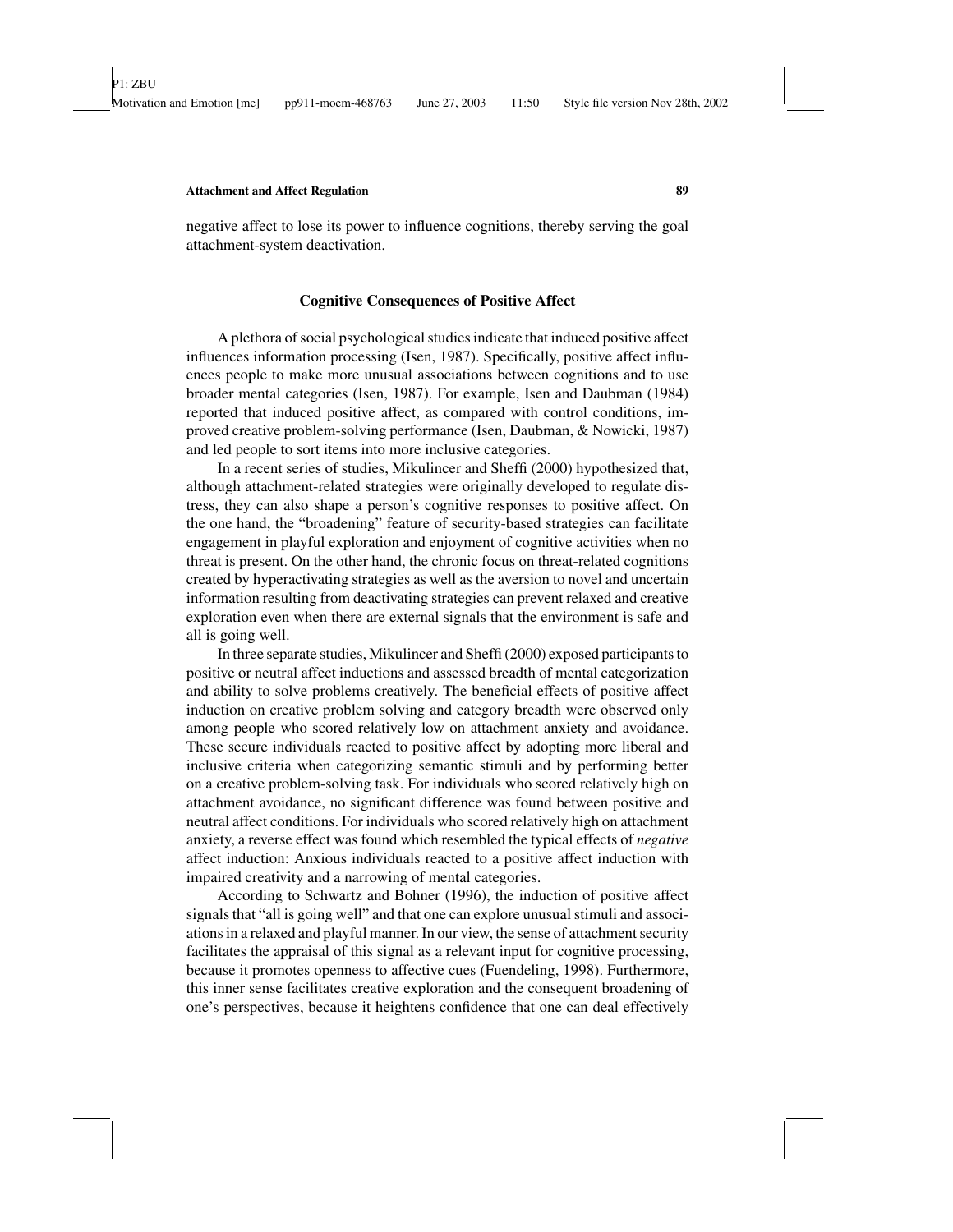with uncertainty, novelty, and any confusion that the broadening of knowledge might create (Mikulincer, 1997).

The findings for attachment avoidance are compatible with previously documented reactions to negative affect (Pereg, 2001). Persons scoring relatively high on attachment avoidance seem not regard affect, either positive or negative, as a relevant input for information processing. This reaction may be a fundamental feature of deactivating strategies: defensive exclusion of affective material (Dozier & Kobak, 1992). Whereas dismissal of negative affect can prevent attachment-system activation, dismissal of positive affect prevents creative exploration that might result in uncertainty and confusion, which in turn might reactivate the attachment system. After prolonged and repetitive use, this defensive strategy of deflecting attention from emotions and attempting not to become emotional at all may result in a general disregard for emotional experience.

The findings for attachment anxiety reveal the extent of the chronic, undifferentiated openness to negative cognitions that results from prolonged and repetitive use of hyperactivating strategies. For people scoring high on attachment anxiety, apparently, the spread of activation across negative cognitions can begin even with positive affect. Perhaps such people at first experience a positive state, but then become reminded of the down side of previous experiences that began positively and ended painfully. Once attuned to the negative memories and possibilities, the anxious mind may suffer from a spread of negative associations that interferes with creative and flexible cognitive processing. Even in an experimental situation intended to induce positive affect, these hyperactivating strategies prevent participants from feeling safe and thinking creatively. An alternative explanation is that the emotion disregulation associated with attachment anxiety extends to all emotions, not just negative emotions. In other words, any emotional activation may be experienced as unmanageable and aversive.

## **Summary**

In summary, security-based strategies lead people to deal actively and constructively with negative affect and to take advantage of the enhanced creativity made possible by positive affect. This enhanced creativity may help secure people find new and unusual ways to deal with events, enjoy task performance, and maintain a positive mood. Deactivating strategies seem to distance people from their own emotions, averting the painful experience of negative affect but also foregoing the beneficial effects of positive affect. Hyperactivating strategies seem to elicit cognitive responses that exacerbate negative affect, preclude the sustained experience and psychological benefits of positive affect, and cause continued attention to real and imagined threats.

One might wonder why the hyperactivating strategy is sustained if it hurts so much. Why does the anxious person seem immune to feedback indicating that the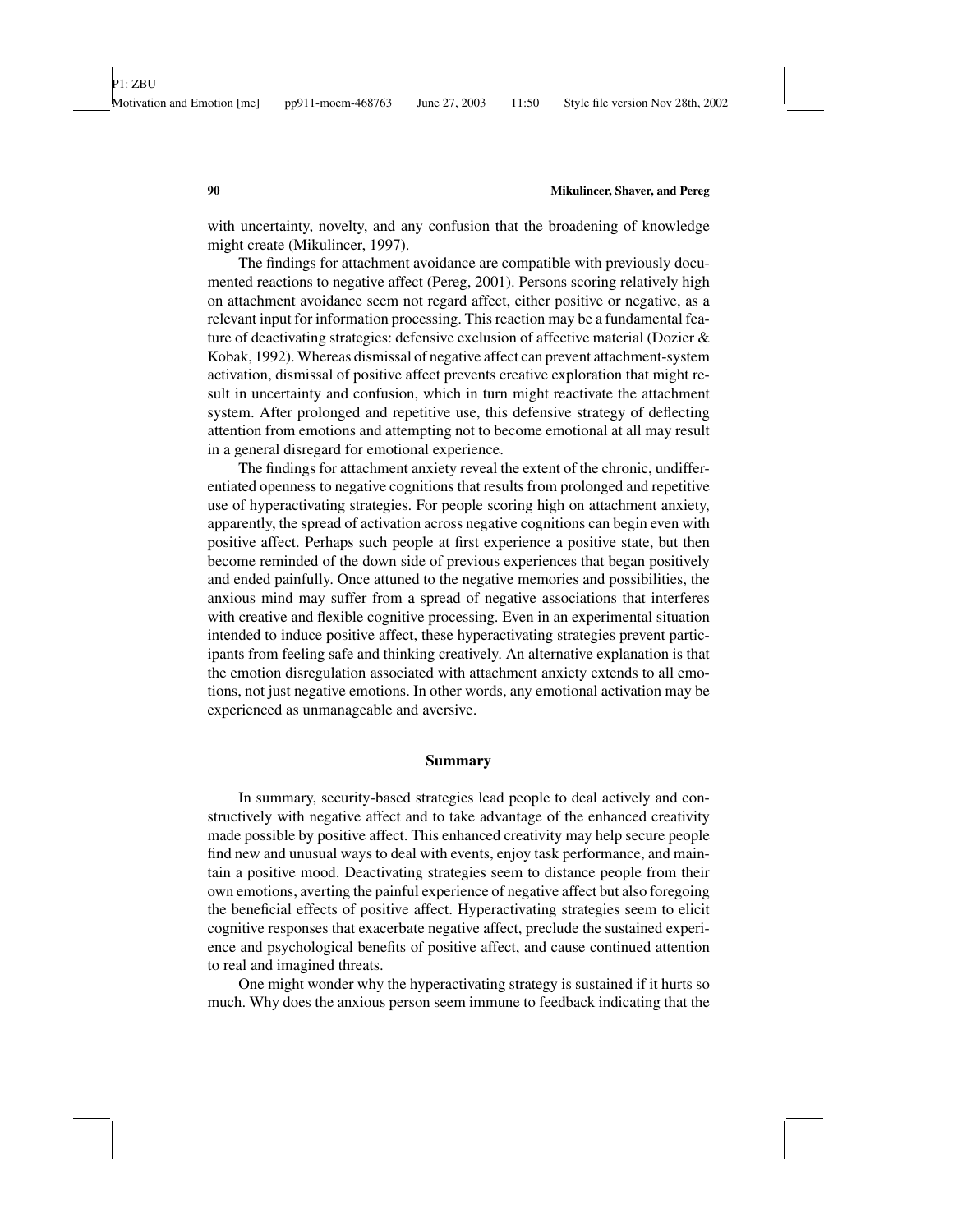strategy does not succeed in reducing distress and attaining a feeling of security? One answer is that the strategy does sometimes succeed in getting relationship partners' attention and temporarily producing a sense of closeness and security. That is, anxious individuals' refusal to give up their proximity-seeking efforts may sometimes result in a momentarily increased sense of security when relating to an available and responsive partner. This kind of partial reinforcement schedule is thought to be the link between inconsistent parenting and the creation of the anxious attachment pattern in the first place (see next section for a further discussion of this point). A second answer is that schematic processing—either persisting in seeing what one expects to see or influencing events so that they confirm one's expectations—is often self-sustaining. Like other cognitive schemas, the declarative knowledge associated with hyperactivating strategies is automatically activated in threatening conditions and tends to bias cognitive processes in a self-sustaining manner. A third answer is that expressing pain and maintaining a self-conception of helplessness and vulnerability can sometimes attract the kind of compassion and closeness that the anxious person desires (Mikulincer  $\&$ Shaver, 2003). Anxious individuals' sense of helplessness can be viewed as an interpersonal tactic aimed at eliciting love, support, and protection.

## **THE DEVELOPMENT OF ATTACHMENT-RELATED STRATEGIES**

In this section, we explore ideas and research findings concerning the formation and development of attachment-related affect-regulation strategies. We seek to deepen our understanding of the path running from attachment-figure availability to the formation of security-based strategies. In addition, we want to analyze situational and personal antecedents that might contribute to the adoption of hyperactivating or deactivating strategies in response to attachment-figure unavailability.

## **The Development of Security-Based Strategies**

In Shaver and Mikulincer's model (Shaver & Mikulincer, 2002), formation of security-based strategies depends on the availability of an attachment figure and his or her responsiveness to the individual's proximity-seeking attempts. Here, we want to refine this proposition and suggest that attachment-figure availability sets in motion a two-stage developmental sequence of security-based strategies. In Fig. 2, we present the two stages of this developmental sequence—consolidation of *coregulation* and consolidation of *self-regulation*—and the psychological mechanisms that enable a passage from coregulation to self-regulation. The first stage consists of broadening and enrichment of the primary attachment strategy—proximity seeking—and consequent improvement in affect regulation accomplished with the help of available attachment figures (coregulation). The second stage consists of the passage from coregulation to self-regulation and the establishment of the self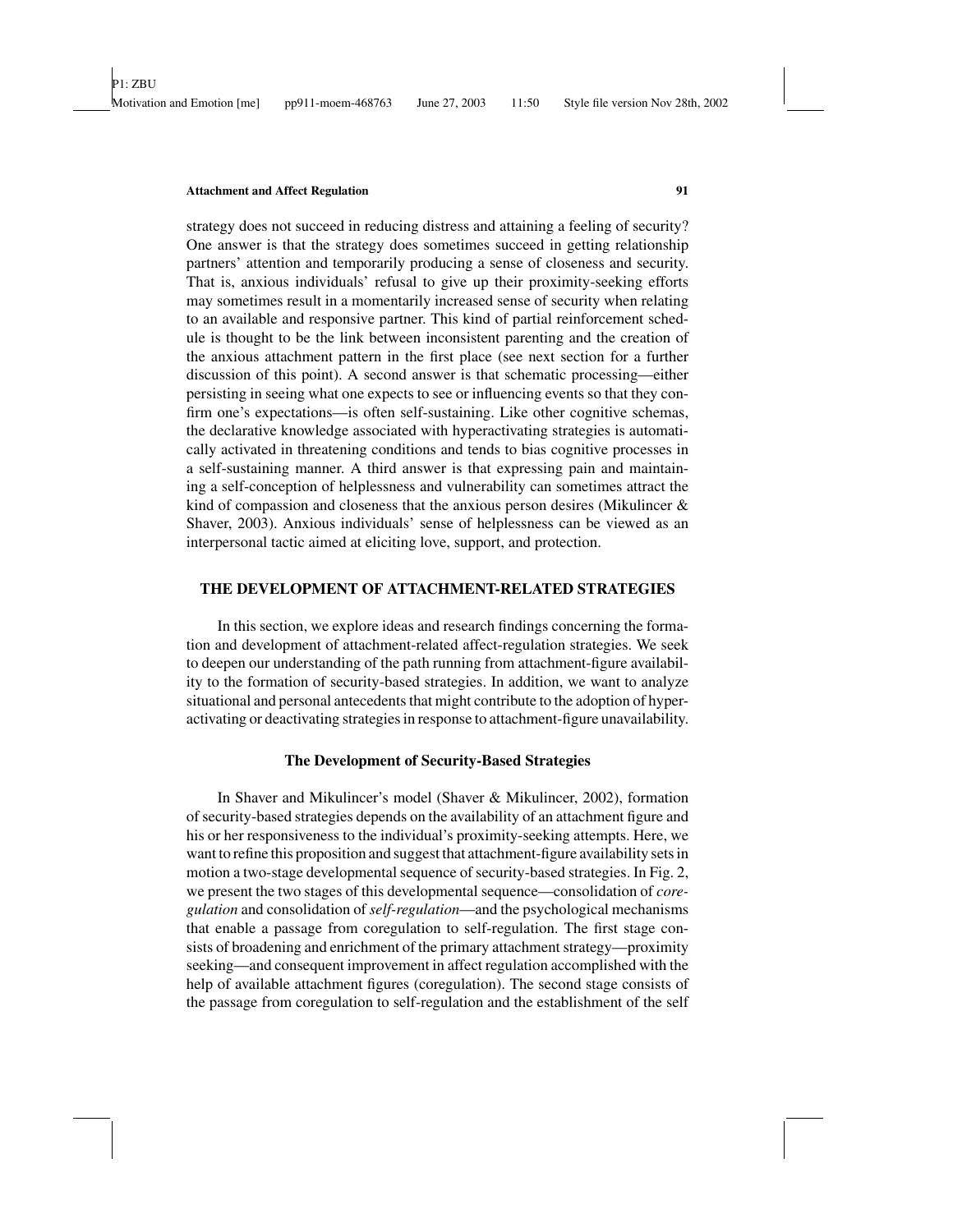

**Fig. 2.** Flowchart illustrating the development of security-based strategies.

as the main executive agency of security-based strategies. We also propose three mechanisms that facilitate the passage from coregulation to self-regulation—the broadening of a person's perspectives and capacities, expansion of the self, and internalization of functions that were originally accomplished by attachment figures. This model helps to explain how attachment style eventually becomes somewhat independent of any particular relationship context.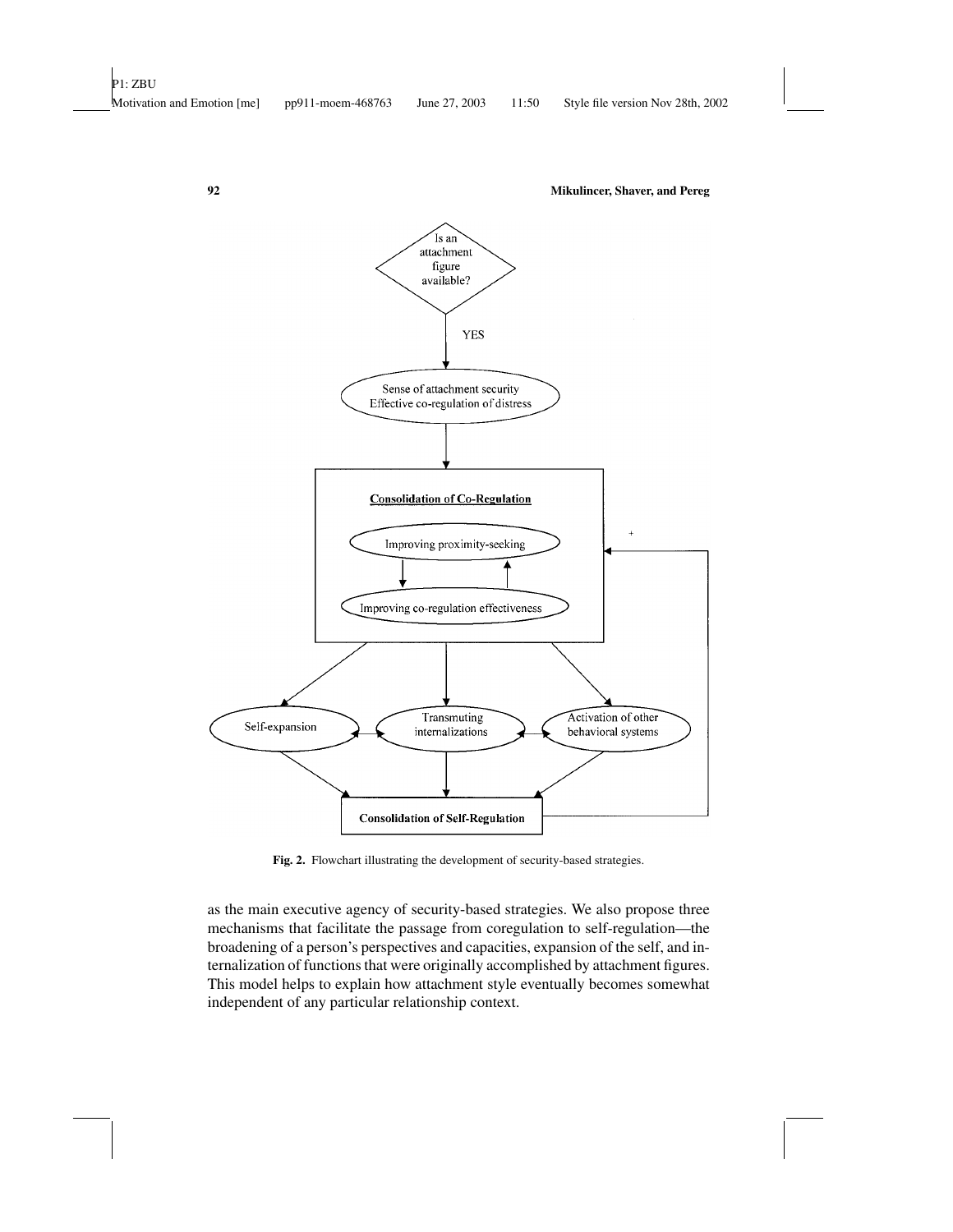During the first year of life, success of the primary attachment strategy proximity seeking—depends on the ability and willingness of relationship partners (mother, father, or other people to whom an infant may be attached) to collaborate with the infant in coregulating distress. Presumably, positive responses from attachment figures reinforce reliance on proximity seeking and engagement in coregulation attempts as effective ways of coping. Furthermore, they encourage the infant to learn new skills and behaviors that improve the effectiveness of future coregulation episodes. With practice, operant reinforcement, and improved cognitive abilities, the infant gradually acquires more diverse, refined, flexible, and reality-attuned ways of displaying distress and turning to others for support.

According to Waters, Posada, Crowell, and Lay (1994), with the emergence of a sense of attachment security and the use of one or more caregivers as a secure base at the end of the first year, the child is prepared to diversify his or her attachment behaviors and adjust them to reality constraints. (Attachment researchers—following Bowlby's, 1982/1969, claim that there can be a "hierarchy" of attachment figures, often with one being preferable if available—believe that most children and adults have multiple attachment figures. See Fraley & Davis, 1997, for a brief review.) Secure infants go on to become more tolerant of temporary separations from attachment figures (between 12 and 30 months of age), improve their skills for turning to others for support and using them as a base to explore the environment (from early to middle childhood), and become more active and responsible partners in the coregulation of distress (from middle childhood on). During adolescence and young adulthood, attachment behaviors become more directed toward special peers (best friends, romantic partners), and a person can serve as a secure base for his or her partner, thereby consolidating more equalitarian and reciprocal patterns of coregulation.

Although effective coregulation of distress can be viewed as the optimal outcome of attachment-system activation, it is only the first step in the development of security-based strategies. In fact, beyond support seeking, security-based strategies include a strong sense of mastery, agency, and self-directedness in dealing with stress as well as problem-focused coping strategies (see Mikulincer & Shaver, 2003, for a review). Moreover, one of the main goals of these strategies is to build a person's resources for maintaining mental health even in situations where the attachment figure is absent or the provision of support is blocked. We therefore propose that the second stage of developing security-based strategies, beginning in the second year of life, consists of the acquisition and consolidation of self-regulation skills.

## **The Passage From Coregulation to Self-Regulation**

Three different but related mechanisms mediate the development of selfregulation. The first mechanism is the activation of other behavioral systems following attainment of a sense of attachment security. Activation of what Bowlby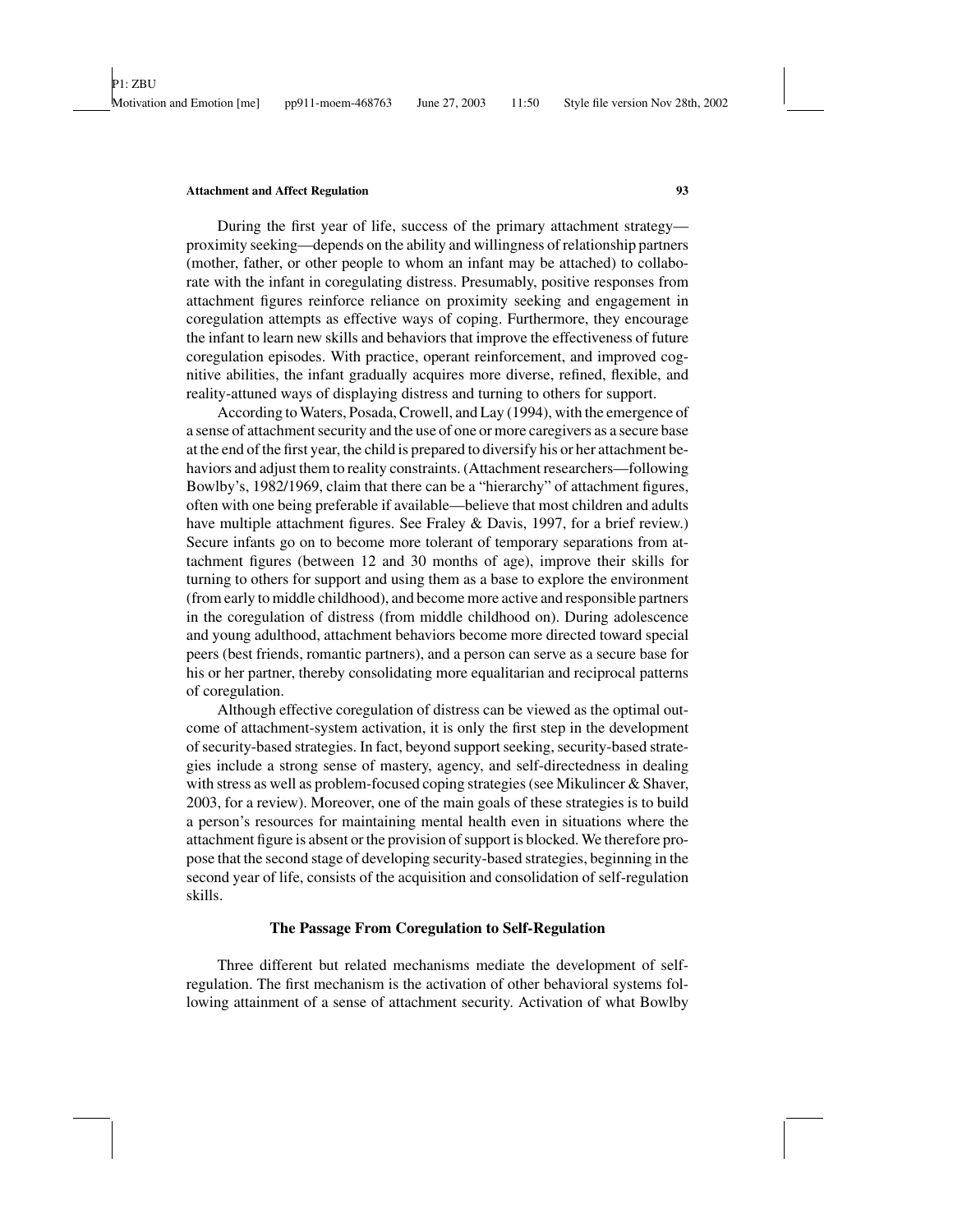(1982/1969) called the exploration system leads children and adolescents to distance themselves to an extent from their parents and explore the environment on their own. In this way, they learn new things about the world and the self that enrich their regulatory skills. At the same time, they also learn that they can be in the world alone and do new things without others' help. Activation of what Bowlby called the caregiving system allows children and adolescents to learn how to help regulate others' distress. This learning strengthens their sense of mastery and can be applied to the regulation of their own distress. Overall, the activation of these behavioral systems broadens the regulatory skills and infuses children and adolescents with confidence in the effectiveness of their own resources for handling distress.

A related process is what Aron and Aron (1997) called "self-expansion." These authors claimed that one important cognitive consequence of close relationships is inclusion of a partner's resources and strengths in one's self-concept. We believe this process of self-expansion can be set in motion by attachment-figure availability at any age. During effective episodes of coregulation, a partner's responses are synchronized with a person's needs and the partner can be experienced as part of the self. As a result, the person can incorporate the partner's resources into the self, which in turn facilitates the development of a sense of mastery and a belief that the self has capacities for handling distress alone.

A third process, which also occurs across the lifespan but especially during childhood and adolescence, is what Kohut (1971) called "transmuting internalization." This involves the internalization of regulatory functions, especially mirroring of affects and celebratory approval, which were originally performed by the attachment figure, with the individual gradually acquiring the capacity to perform these functions self-reflectively and autonomously. This internalization process results from a dynamic interplay between coregulation and the development of a stable sense of self-worth. On the one hand, effective coregulation of distress fosters the development of positive beliefs about one's worth and efficacy (Bowlby, 1973). On the other hand, the consolidation of a stable sense of self-worth and self-efficacy makes coregulation less necessary, because people (of whatever age) become more confident of their ability to handle distress alone.

Our analysis does not imply that self-regulation is the opposite of coregulation. Rather, the development of self-regulation depends on attachment-figure availability. Without effective coregulation of distress, activation of other behavioral systems, expansion of the self, and transmuting internalization are blocked and the development of self-regulation is disrupted. Hence, this analysis does not imply that the enthronement of the self as the main regulatory agent completely inhibits coregulation. Rather, the self can still activate coregulation when needed. For example, support seeking can occur during life transitions or traumatic experiences that disrupt a person's sense of self-worth and deplete inner resources. Furthermore, cognitive representations of attachment figures can be automatically activated during encounters with threats, which increases a person's confidence that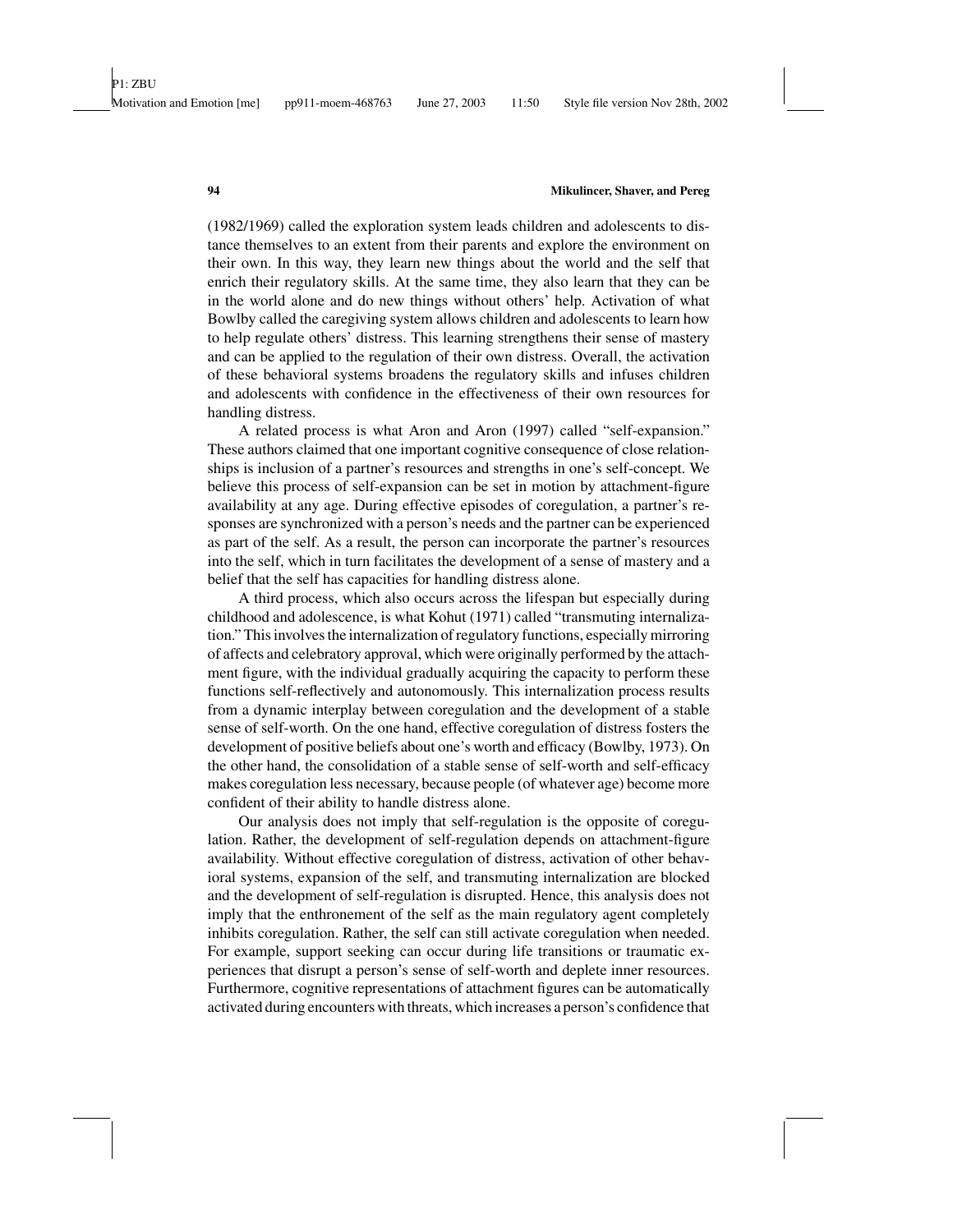protection is available when needed, thereby facilitating self-regulation. In fact, there is evidence that threats activate mental representations of attachment figures (Mikulincer, Gillath, & Shaver, 2002), which in turn infuses even formerly neutral stimuli with positive affect (Mikulincer, Hirschberger, Nachmias, & Gillath, 2001) and fosters confident engagement in self-regulatory actions. Moreover, Solomon et al. (1998) found that ex-prisoners of war who were relatively low on attachment anxiety and avoidance had actively dealt with the threat and helplessness of captivity by activating mental representations of their attachment figures. In our view, the integration of coregulation within the repertoire of self-regulation skills constitutes the highest level in the developmental of security-based strategies.

## **The Development of Secondary Attachment Strategies**

In Shaver and Mikulincer's model, both deactivating and hyperactivating strategies are viewed as defensive responses to the thwarting of a sense of attachment security (Shaver & Mikulincer, 2002). Moreover, the adoption of one of these strategies rather than the other seems to depend on the extent to which proximity seeking is perceived as a viable regulatory option. The main question, then, is, what are the situational and personal factors that contribute to the perception that proximity seeking is viable?

To delineate the sources of these strategies, we have created a hierarchical causal framework in which both proximal and distal factors determine the adoption of a specific strategy (see Fig. 3). Proximal factors are specific states of mind produced by attachment-figure unavailability and the consequent fears and threats that the person must deal with. We assume that attachment-figure unavailability can be experienced in different ways and result in different fears, which are the direct antecedents of adopting a specific secondary attachment strategy. Distal factors refer to external factors (e.g., patterns of interaction with attachment figures) and internal factors (e.g., temperament) that shape a person's state of mind during episodes of attachment-figure unavailability and thereby contribute indirectly to adoption of either hyperactivating or deactivating strategies.

A phenomenological analysis of attachment-figure unavailability reveals two kinds of mental pain: (a) the pain derived from frustration of attachment needs and failure to maintain proximity to the attachment figure, and (b) the pain derived from ineffective coregulation of distress and the recognition that one remains alone and vulnerable in dealing with threats. Although these two kinds of painful feelings are strongly related, their relative strength may vary across situations, relationships, and people. Furthermore, each of these feelings can produce a state of mind that fosters the adoption of a specific strategy.

One state of mind is based on the failure of attachment behaviors to achieve a positive result (closeness, love) and the receipt of punishment (inattention, rejection, anger) following these behaviors. In this state of mind, proximity to the attachment figure is experienced as a condition of nonreward or punishment, and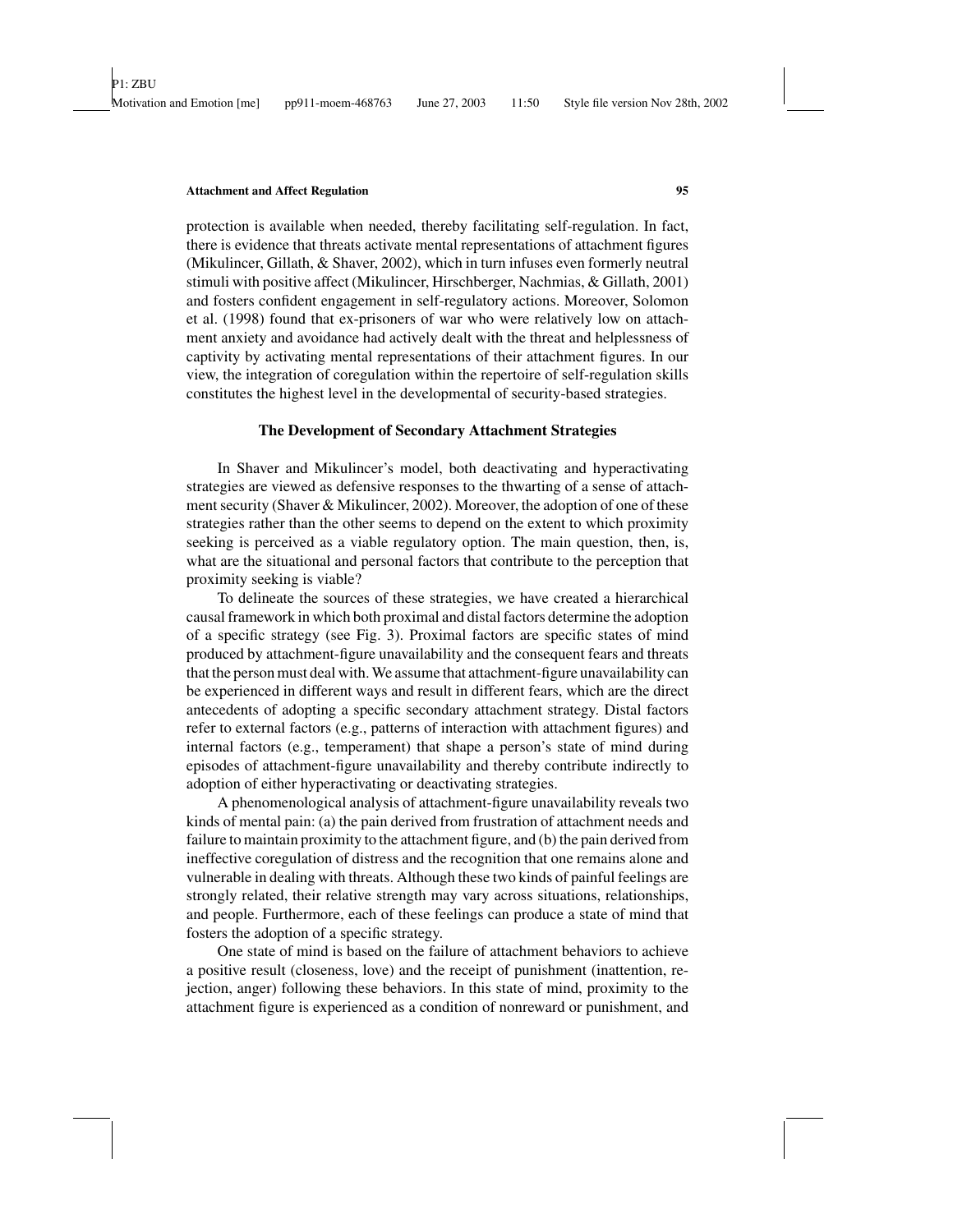

**Fig. 3.** Flowchart illustrating the formation of secondary attachment strategies.

the individual becomes afraid of failure and punishment in future proximityseeking attempts. Moreover, reversing the normative situation, in which an attachment figure protects and soothes a person, the main threat here is proximity to the attachment figure; the predominant fears concern the aversive outcomes that proximity can elicit; and the person is forced to adopt a strategy that minimizes the experience of nonreward/punishment—that is, a deactivating strategy.

A very different state of mind emerges from failure to coregulate distress and the need to deal with threats alone. This state of mind is constructed around beliefs that attachment-figure unavailability, inconsistency, or insufficiency leaves one helpless and vulnerable in a threatening world; that one has no secure base to rely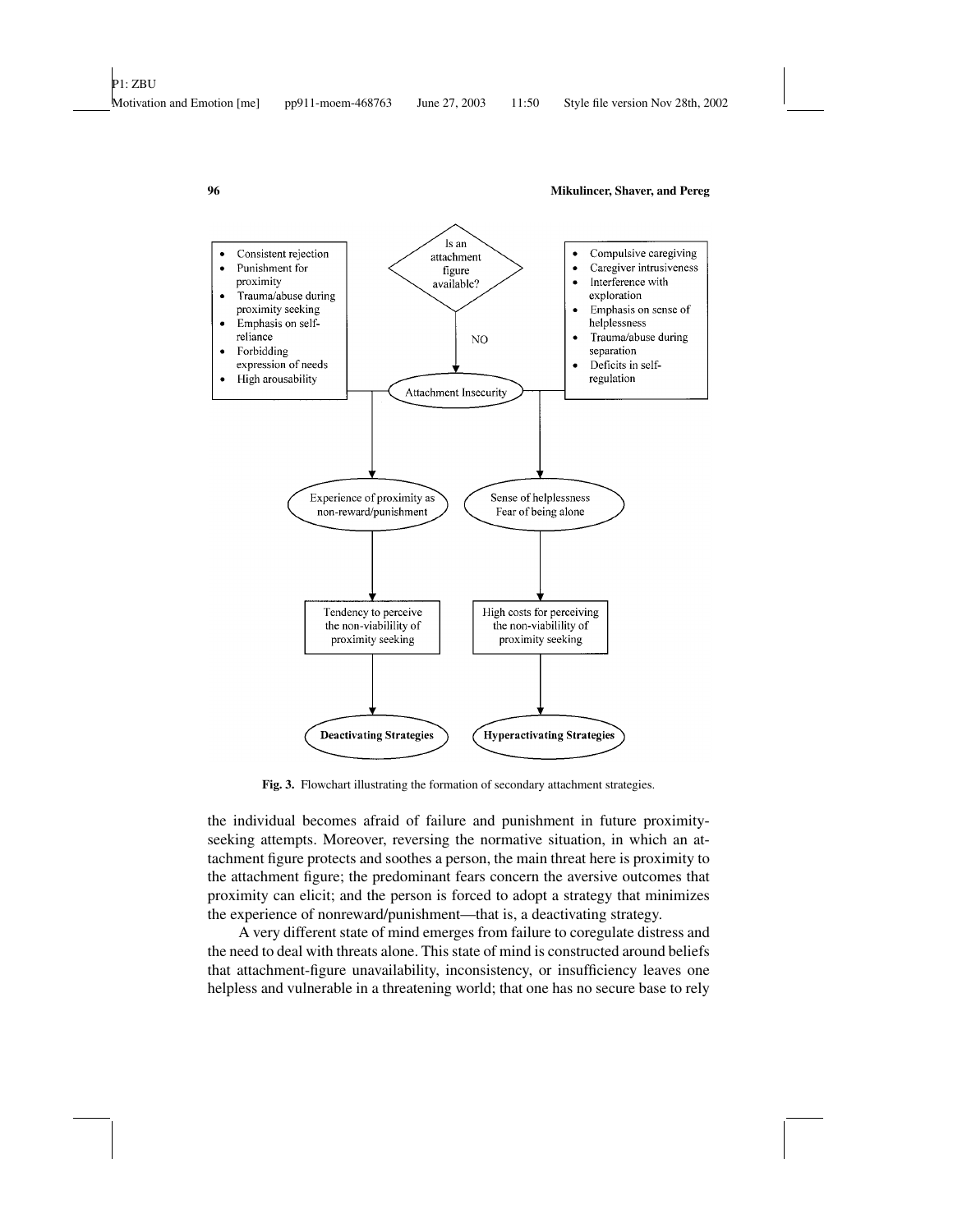on in times of need; and that one must try harder to work out a protective relationship with one's attachment figure. In such cases, distance from the attachment figure is experienced as dangerous, and the person becomes full of doubts about his or her ability to handle distress. Moreover, the person becomes afraid of the aversive outcomes that may result from attempts to regulate distress without the help of attachment figures, forcing the person to adopt a strategy that addresses the sense of helplessness and fear of being alone—that is, a hyperactivating strategy.

In other words, we believe that something like these two states of mind underlie the adoption of the two major secondary attachment strategies. The subjective construction of attachment-figure unavailability as a nonreward/punishment situation favors the adoption of deactivating strategies. In this case, proximity to attachment figures is experienced as aversive and one is required to deal with the aversive outcomes of proximity-seeking behaviors. As a result, one perceives proximity seeking as an undesirable option and attempts to minimize aversive outcomes by distancing oneself from the source of pain—attachment figures. This results in what Bowlby (1982/1969) called compulsive self-reliance.

In contrast, overemphasis on others' unreliability and one's own helplessness in situations of attachment-figure unavailability favors the adoption of hyperactivating strategies. In this case, distance from attachment figures is experienced as aversive and the person focuses on the aversive aspects of being alone. Such a person is biased to perceive proximity seeking as viable: The psychological cost of recognizing the nonviability of proximity seeking is so great that the person searches for even minimal signals of availability or interest and either pleads or expresses anger when they are not forthcoming.

Most likely, a broad array of external and internal factors contributes to the relative strength of each of these two states of mind. On the one hand, any pattern of interaction with the frustrating attachment figure that strengthens the link between proximity seeking and negative affectivity should contribute to the construction of unavailability as a nonreward/punishment condition and to the consequent adoption of deactivating strategies. These patterns of interaction include, for example, (a) consistent inattention, rejection, or angry responses of the attachment figure to proximity seeking, (b) threats of punishment for the display of attachment behaviors, (c) traumatic/abusive experiences during proximity-seeking attempts, and (d) explicit or implicit messages from an attachment figure that encourage selfreliance and prohibit overt expressions of neediness and vulnerability. This state of mind should also be affected by internal factors that intensify the emotional reactions to attachment-figure unavailability, such as arousability/reactivity and intolerance of frustration. Some of these factors are likely to be temperamental rather than rooted solely in experience.

On the other hand, any pattern of interaction with a frustrating attachment figure that prevents the development of self-regulation skills should strengthen a person's sense of helplessness and contribute to the adoption of hyperactivating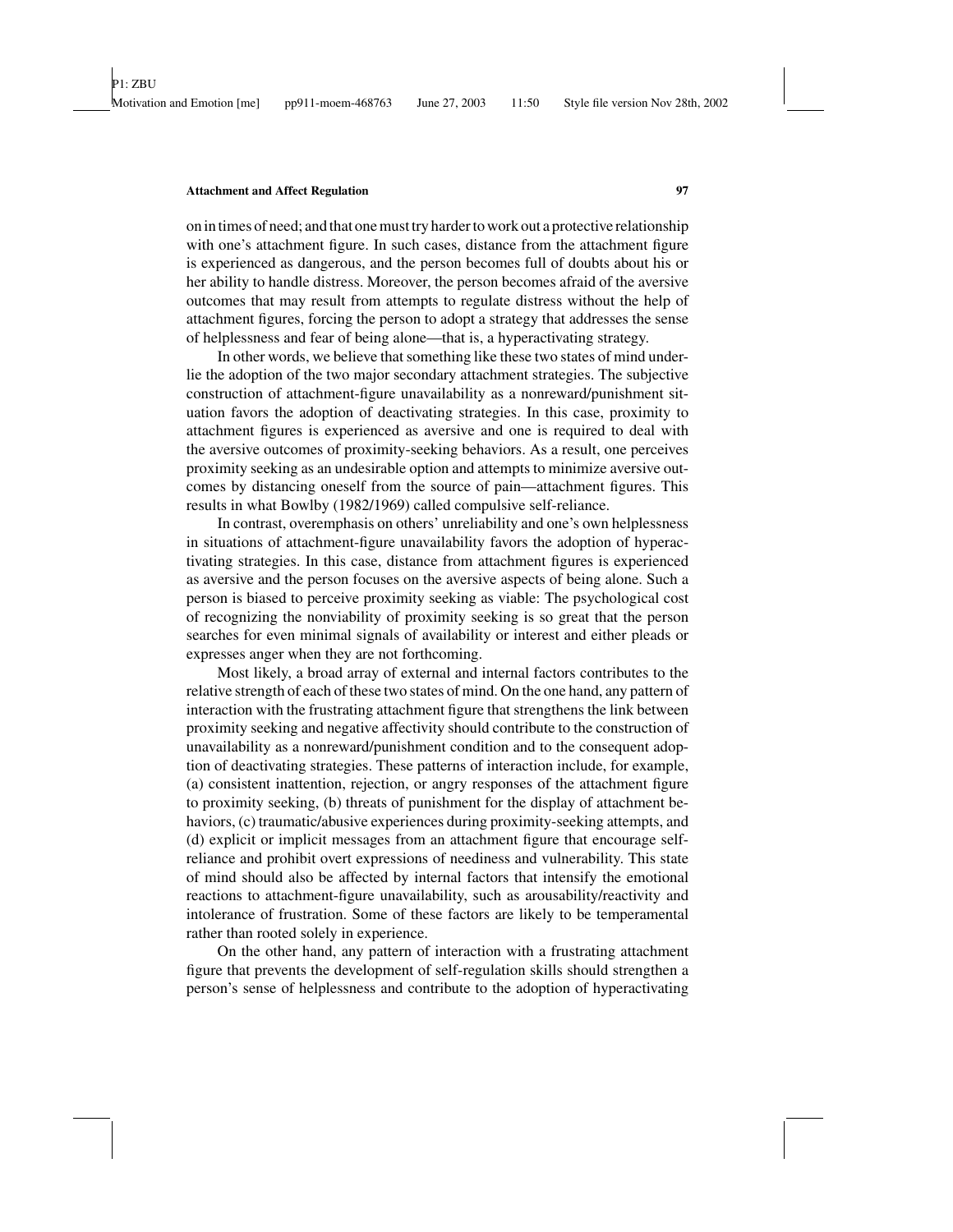strategies. These interactions include, for example, (a) a compulsive pattern of caregiving that is unrelated to the individual's requests or need for help, (b) attachment figures' intrusiveness which prevents the learning of self-regulation skills and punishes the person for engaging in autonomy-oriented activities, (c) explicit or implicit messages from an attachment figure that emphasize a person's helplessness, incompetence, or weakness, and (d) traumatic/abusive experiences encountered while one is separated from attachment figures. All of these kinds of interactions create an ambivalent state in which approaching the attachment figure is painful but avoidance of this figure seems still more dangerous. In this case, inconsistent rebuffing of attachment behaviors leaves some hope for coregulation and can reinforce the adoption of hyperactivating strategies. This state of mind can also be exacerbated by temperamental deficits in self-regulation (Rothbart & Ahadi, 1994) and consequent problems in the control of attention, memory, and behavior.

Although the framework proposed in Fig. 3 has not been empirically tested as a whole, many correlational findings provide initial support for it. For example, adult attachment studies have shown that the attachment avoidance dimension is associated with perception of intimacy as an aversive state and distress arousal during highly interdependent interactions with relationship partners (see Shaver & Clark, 1994; Shaver & Hazan, 1993, for reviews). These studies also indicate that the attachment anxiety dimension is associated with a sense of helplessness, negative beliefs about the self, and deficits in instrumental behavior (see Mikulincer & Florian, 1998, for a review). Moreover, attachment anxiety tends to be associated with problems in the regulation of affect and cognition, as manifested by the autonomous spread of activation of negative emotions and memories and the chaotic organization of self-representations (e.g., Mikulincer, 1995; Mikulincer & Orbach, 1995).

Our analysis of the social causes of deactivating strategies is also consistent with Ainsworth et al.'s findings that caregivers of avoidant infants consistently rebuffed or deflected their infant's attachment behaviors (Ainsworth et al., 1978). Specifically, mothers of these infants were found to be angrier than mothers of infants who received other attachment classifications, less comfortable with physical contact, less expressive of positive emotion, and less tolerant of their infants' expressions of vulnerability and neediness. Ainsworth et al. (1978, p. 320) said, for example: "Avoidance short circuits direct expression of anger to the attachment figure, which might be dangerous, and it also protects the baby from reexperiencing the rebuff that he has come to expect when he seeks close contact with his mother."

Findings concerning the characteristics of the caregivers of anxiously attached infants are also consistent with our analysis of the social causes of hyperactivating strategies. These caregivers tend to be inconsistently responsive to their infant's needs, being sometimes unavailable and at other times intrusive, overprotective, and interfering with their children's engagement in exploration (see Cassidy &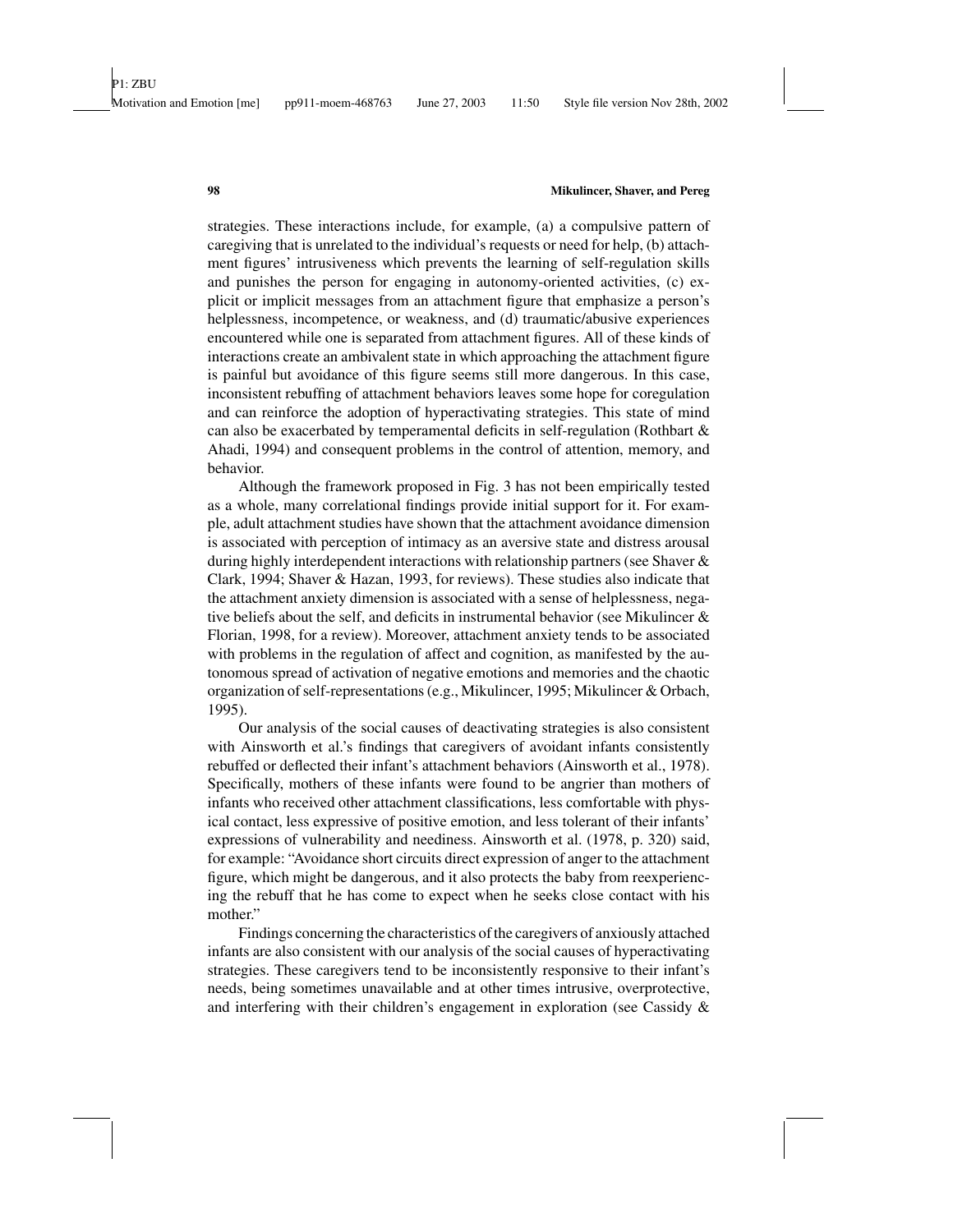Berlin, 1994, for a review). Cassidy and Berlin (1994) suggested that whereas caregivers of anxious infants are unavailable when their infants seek attention, they are more involved when their infants are engaged in autonomous play. Accordingly, Isabella and Belsky (1991) described these caregivers as "... not only underinvolved but also tend[ing] to exhibit poorly timed interactive bids" (p. 381). This pattern of caregiving may reflect the caregiver's own anxiety and inability to separate his or her needs from those of the infant, which in turn might impair the infant's ability to separate from the caregiver.

The evidence for temperamental contributions to attachment strategies is, so far, less coherent and consistent than the evidence for social contributions (Vaughn & Bost, 1999), but the effects of temperament on adult attachment strategies deserve further study. The attachment field still lacks large-scale twin studies of individual differences in attachment and is still awaiting exploration of the brain processes underlying differences in attachment. Such studies could be very important because if some infants are predisposed to be hyper-reactive to threats to begin with (e.g., by having a low threshold for activation of circuits in the amygdala), then the level of unresponsive caregiving necessary to promote hyperactivating strategies may be much less than for infants who are less temperamentally reactive. Similarly, it is possible that a certain degree of avoidance and self-reliance is attributable to temperament.

## **CONCLUDING REMARKS**

Two decades of empirical work confirm that attachment theory is a useful framework for understanding affect regulation. In this article we focus on individual variations in affect regulation derived from different patterns of relationships with attachment figures, and we attempt to delineate the dynamics, development, and consequences of the various attachment-related strategies.

This conceptualization of attachment-related strategies is, in our opinion, an important but still preliminary step in understanding the implications of these strategies for affect regulation. Researchers should examine in greater depth how these strategies affect the development of self-regulation skills and how they are involved in motivational, emotional, and cognitive processes related to goal completion in social and instrumental achievement settings. Researchers should also attempt to delineate the psychophysiological manifestations of these strategies and their neural patterns of activation. More longitudinal research is needed to map the transition from coregulation to self-regulation during childhood and adolescence, and to illuminate the development of secondary attachment strategies. Dyadic research could be useful in examining whether and how the developmental sequences depicted in Fig. 2 and 3 help to explain the formation of within-relationship patterns of affect regulation resulting from specific patterns of interaction with a relationship partner. Cross-cultural research could also contribute to understanding cultural differences in the developmental trajectories of coregulation and self-regulation and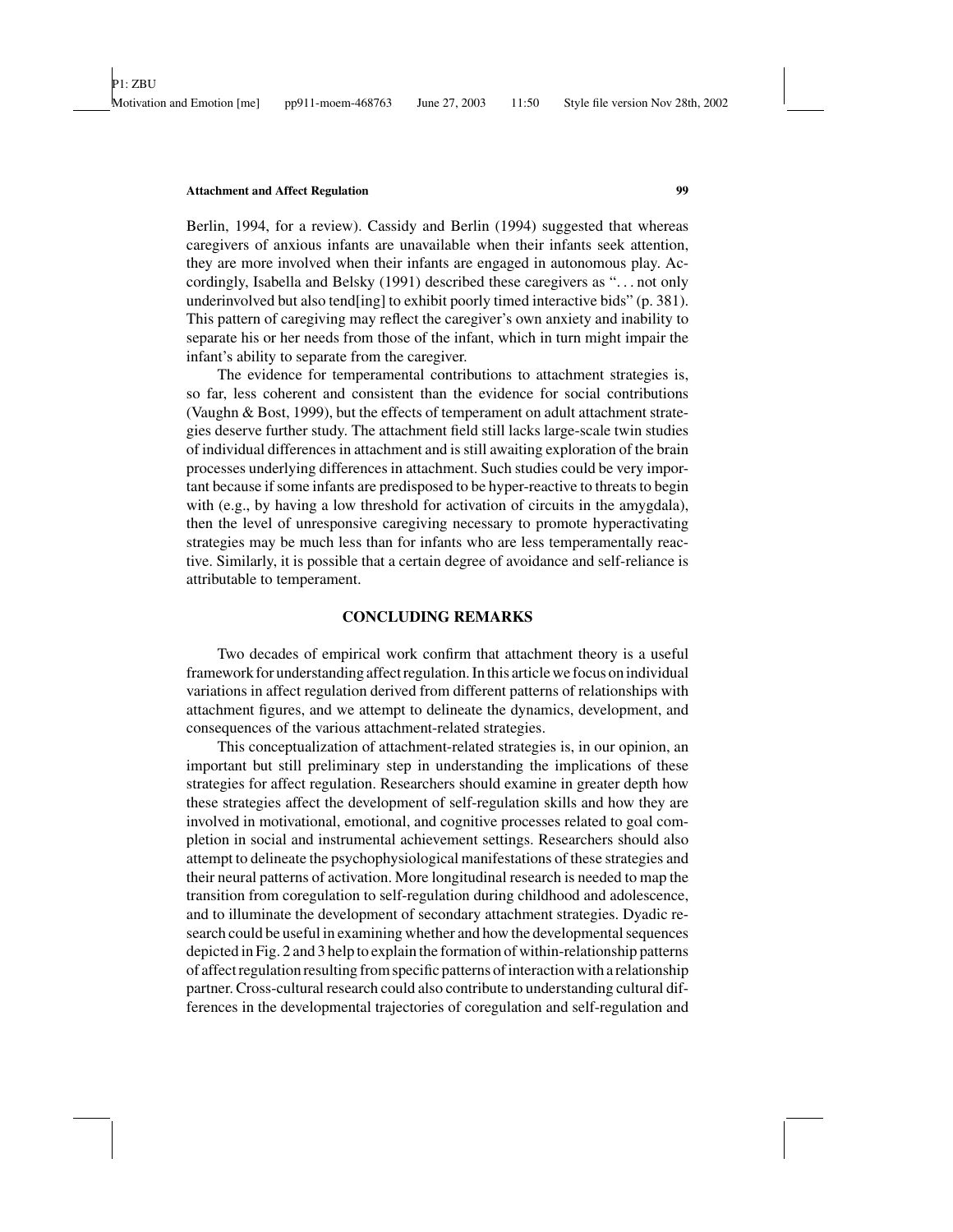the primacy of intrapersonal versus interpersonal strategies of affect regulation. Finally, researchers should examine the conditions under which secondary attachment strategies seem to work sufficiently well to avoid severe psychopathology. We still do not know why some insecurely attached individuals function within the normal range whereas others require clinical intervention.

Our conceptualization of attachment-related strategies has important implications for psychotherapy. According to our framework, the main therapeutic goal is to restore a sense of attachment security and facilitate the formation of securitybased strategies of affect regulation. Moreover, therapeutic strategies should be designed to fit the habitual secondary attachment strategies of particular clients. Whereas therapeutic work with anxiously attached clients should be directed at their sense of helplessness and fear of being alone and should strengthen their self-regulatory skills, therapeutic work with avoidant clients should be directed at their construal of proximity as a nonreward/punishment situation and at restoring contact with their emotions. Appropriately designed therapies can provide clients with a justifiable sense of hope and a range of coping skills that allow them to pursue fulfilling relationships, confront life's adversities, and develop what is best in their unique personalities.

#### **REFERENCES**

- Ainsworth, M. D. S. (1973). The development of infant–mother attachment. In B. M. Caldwell & H. N. Ricciuti (Eds.), *Review of child development research* (Vol. 3, pp. 1–94). Chicago, IL: University of Chicago Press.
- Ainsworth, M. D. S. (1991). Attachment and other affectional bonds across the life cycle. In C. M. Parkes, J. Stevenson-Hinde, & P. Marris (Eds.), *Attachment across the life cycle* (pp. 33–51). New York: Routledge.
- Ainsworth, M. D. S., Blehar, M. C., Waters, E., & Wall, S. (1978). *Patterns of attachment: Assessed in the strange situation and at home*. Hillsdale, NJ: Erlbaum.
- Aron, A., & Aron, E. N. (1997). Self-expansion motivation and including other in the self. In S. Duck (Ed.), *Handbook of personal relationships: Theory, research, and interventions* (2nd ed., pp. 251–270). New York: Wiley.
- Bartholomew, K., & Horowitz, L. M. (1991). Attachment styles among young adults: A test of a four-category model. *Journal of Personality and Social Psychology*, *61,* 226–244.
- Bowlby, J. (1982/1969). *Attachment and loss: Vol. 1. Attachment* (2nd ed.). New York: Basic Books.
- Bowlby, J. (1973). *Attachment and loss: Vol. 2. Separation: Anxiety and anger*. New York: Basic Books.
- Bowlby, J. (1980). *Attachment and loss: Vol. 3. Sadness and depression*. New York: Basic Books.
- Bowlby, J. (1988). *A secure base: Clinical applications of attachment theory*. London: Routledge.
- Brennan, K. A., Clark, C. L., & Shaver, P. R. (1998). Self-report measurement of adult attachment: An integrative overview. In J. A. Simpson & W. S. Rholes (Eds.), *Attachment theory and close relationships* (pp. 46–76). New York: Guilford Press.
- Cassidy, J., & Berlin, L. J. (1994). The insecure/ambivalent pattern of attachment: Theory and research. *Child Development*, *65,* 971–981.
- Cassidy, J., & Kobak, R. R. (1988). Avoidance and its relationship with other defensive processes. In J. Belsky & T. Nezworski (Eds.), *Clinical implications of attachment* (pp. 300–323). Hillsdale, NJ: Erlbaum.
- Collins, N. L., & Read, S. J. (1994). Cognitive representations of attachment: The structure and function of working models. In K. Bartholomew & D. Perlman (Eds.), *Attachment processes in adulthood* (pp. 53–92). London: Jessica Kingsley.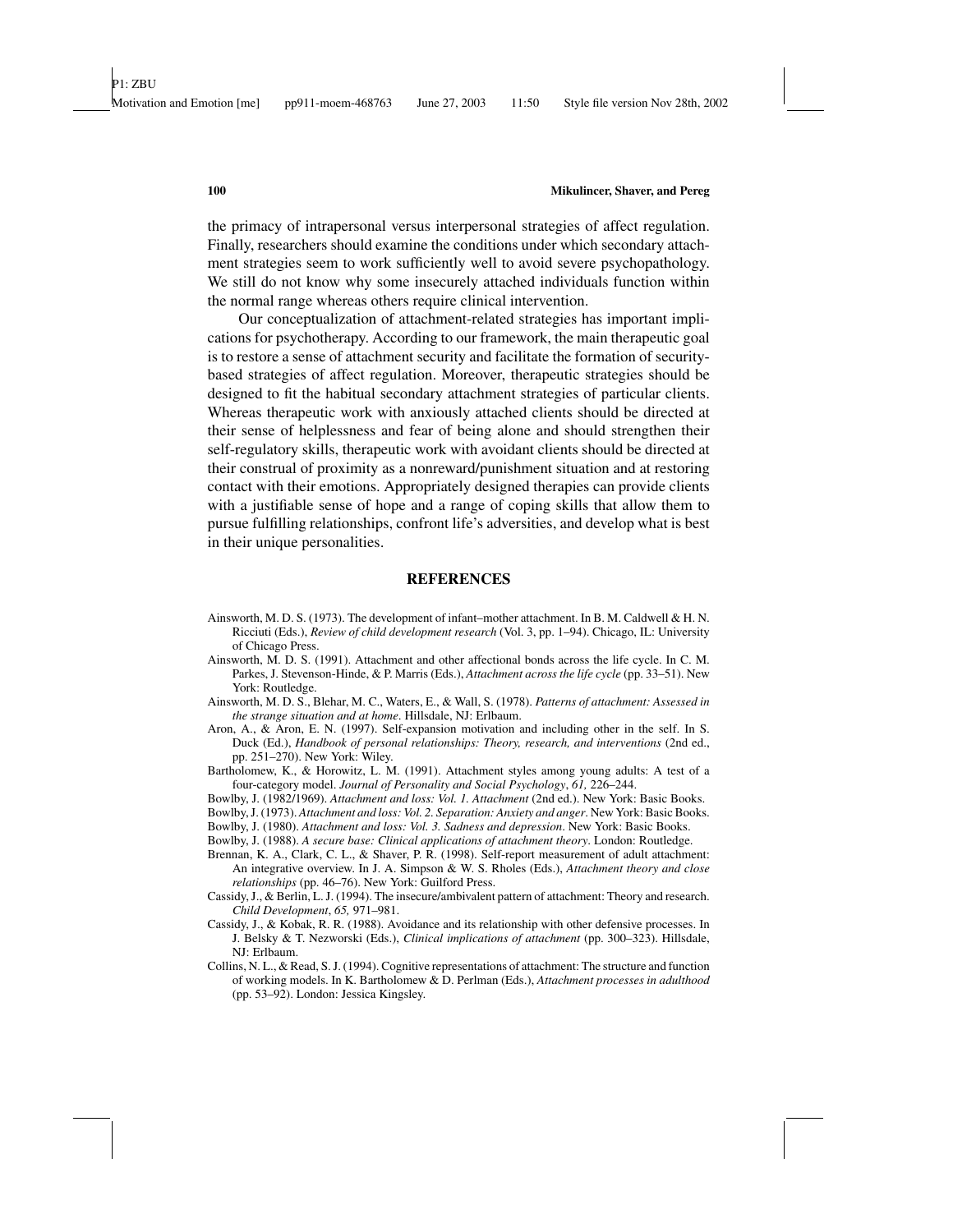- Dozier, M., & Kobak, R. R. (1992). Psychophysiology in attachment interviews: Converging evidence for deactivating strategies. *Child Development*, *63,* 1473–1480.
- Epstein, S., & Meier, P. (1989). Constructive thinking: A broad coping variable with specific components. *Journal of Personality and Social Psychology*, *57,* 332–350.
- Forgas, J. P. (1995). Mood and judgment: The affect infusion model (AIM). *Psychological Bulletin*, *117,* 39–66.
- Fraley, R. C., & Davis, K. E. (1997). Attachment formation and transfer in young adults' close friendships and romantic relationships. *Personal Relationships*, *4,* 131–144.
- Fraley, R. C., Garner, J. P., & Shaver, P. R. (2000). Adult attachment and the defensive regulation of attention and memory: Examining the role of preemptive and postemptive defensive processes. *Journal of Personality and Social Psychology*, *79,* 816–826.
- Fraley, R. C., & Shaver, P. R. (1997). Adult attachment and the suppression of unwanted thoughts. *Journal of Personality and Social Psychology*, *73,* 1080–1091.
- Fraley, R. C., & Shaver, P. R. (1998). Airport separations: A naturalistic study of adult attachment dynamics in separating couples. *Journal of Personality and Social Psychology*, *75,* 1198–1212.
- Fraley, R. C., & Shaver, P. R. (2000). Adult romantic attachment: Theoretical developments, emerging controversies, and unanswered questions. *Review of General Psychology*, *4,* 132–154.
- Fredrickson, B. L. (2001). The role of positive emotions in positive psychology: The broaden-and-build theory of positive emotions. *American Psychologist*, *56,* 218–226.
- Fuendeling, J. M. (1998). Affect regulation as a stylistic process within adult attachment. *Journal of Social and Personal Relationships*, *15,* 291–322.
- Hazan, C., & Shaver, P. R. (1987). Romantic love conceptualized as an attachment process. *Journal of Personality and Social Psychology*, *52,* 511–524.
- Hazan, C., & Shaver, P. R. (1994). Attachment as an organizational framework for research on close relationships. *Psychological Inquiry*, *5,* 1–22.
- Hazan, C., & Zeifman, D. (1994). Sex and the psychological tether. In K. Bartholomew & D. Perlman (Eds.), *Advances in personal relationships: Vol. 5. Attachment processes in adulthood* (pp. 151– 177). London: Jessica Kingsley.
- Heinicke, C., & Westheimer, I. (1966). *Brief separations*. New York: International Universities Press.
- Isabella, R. A., & Belsky, J. (1991). Interactional synchrony and the origins of infant–mother attachment: A replication study. *Child Development*, *62,* 373–384.
- Isen, A. M. (1987). Positive affect, cognitive processes, and social behavior. *Advances in Experimental Social Psychology*, *20,* 203–253.
- Isen, A. M., & Daubman, K. A. (1984). The influence of affect on categorization. *Journal of Personality and Social Psychology*, *47,* 1206–1217.
- Isen, A. M., Daubman, K. A., & Nowicki, G. P. (1987). Positive affect facilitates creative problem solving. *Journal of Personality and Social Psychology*, *52,* 1122–1131.
- Kobak, R. R., & Duemmler, S. (1994). Attachment and conversation: Toward a discourse analysis of adolescent and adult security. In K. Bartholomew & D. Perlman (Eds.), *Attachment processes in adulthood* (pp. 121–149). London: Jessica Kingsley.
- Kohut, H. (1971). *The analysis of the self*. New York: International Universities Press.
- Lazarus, R. S., & Folkman, S. (1984). *Stress, appraisal, and coping*. New York: Springer.
- Mikulincer, M. (1995). Attachment style and the mental representation of the self. *Journal of Personality and Social Psychology*, *69,* 1203–1215.
- Mikulincer, M. (1997). Adult attachment style and information processing: Individual differences in curiosity and cognitive closure. *Journal of Personality and Social Psychology, 72,* 1217– 1230.
- Mikulincer, M., & Arad, D. (1999). Attachment, working models, and cognitive openness in close relationships: A test of chronic and temporary accessibility effects. *Journal of Personality and Social Psychology*, *77,* 710–725.
- Mikulincer, M., Birnbaum, G., Woddis, D., & Nachmias, O. (2000). Stress and accessibility of proximity-related thoughts: Exploring the normative and intraindividual components of attachment theory. *Journal of Personality and Social Psychology*, *78,* 509–523.
- Mikulincer, M., & Florian, V. (1998). The relationship between adult attachment styles and emotional and cognitive reactions to stressful events. In J. A. Simpson & W. S. Rholes (Eds.), *Attachment theory and close relationships* (pp. 143–165). New York: Guilford Press.